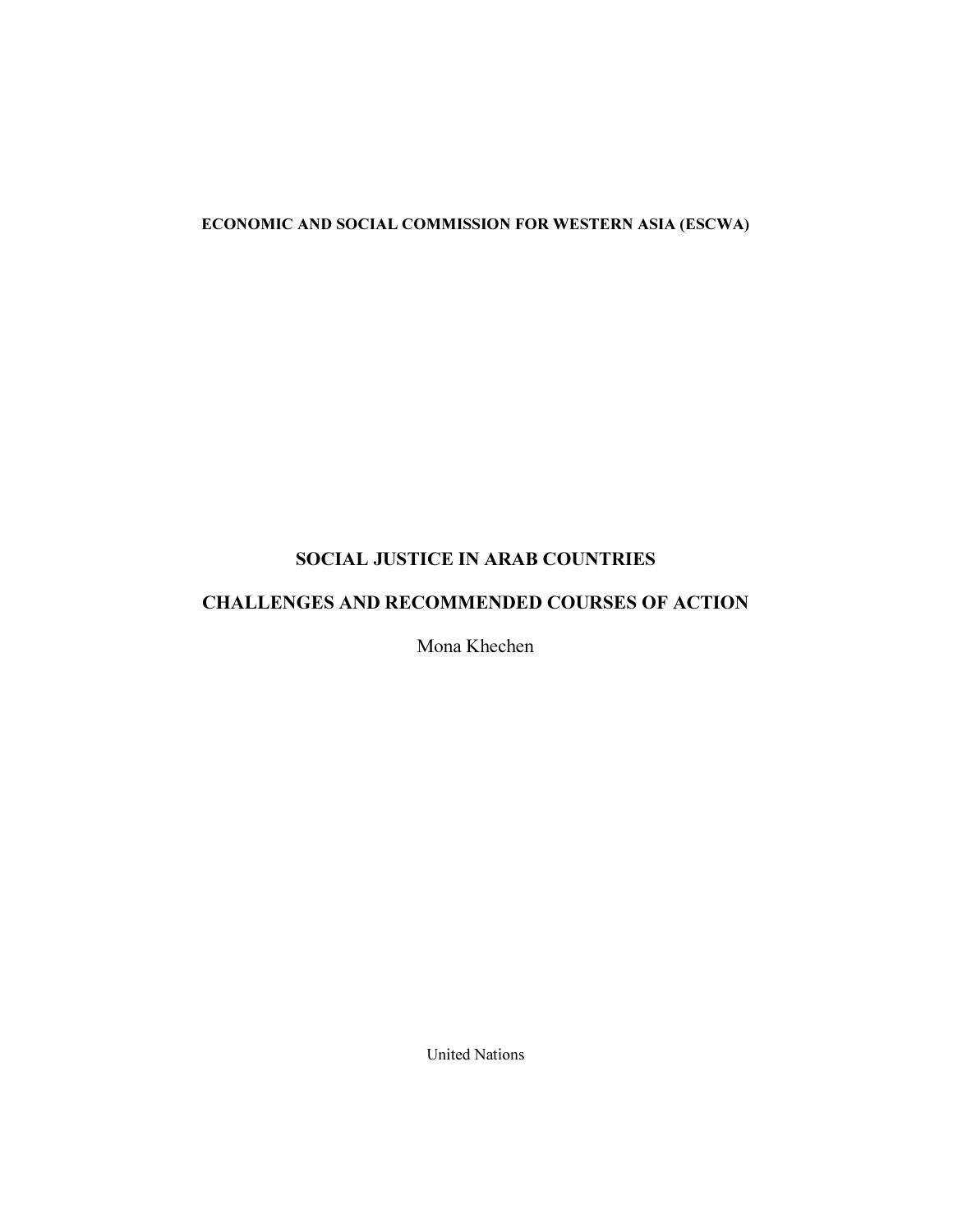Distr. LIMITED E/ESCWA/SDD/2014/Technical Paper.2 5 June 2014 ORIGINAL: ENGLISH

# ECONOMIC AND SOCIAL COMMISSION FOR WESTERN ASIA (ESCWA)

# SOCIAL JUSTICE IN ARAB COUNTRIES

# CHALLENGES AND RECOMMENDED COURSES OF ACTION



United Nations New York, 2014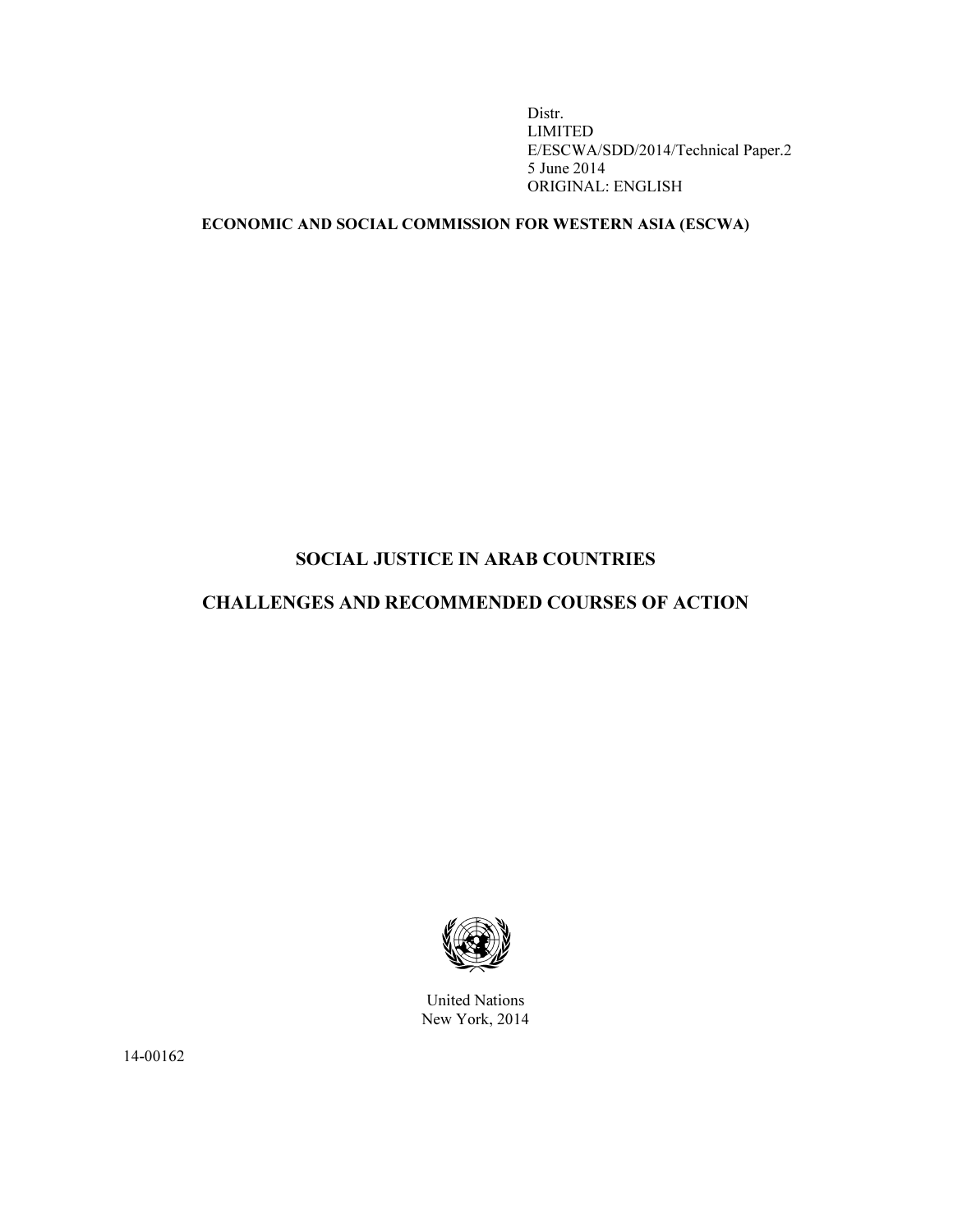# **CONTENTS**

# *Pages*

|      |             |                                               | $\mathbf{V}$   |
|------|-------------|-----------------------------------------------|----------------|
|      |             |                                               | $\mathbf{1}$   |
| L.   |             | AN OVERVIEW OF CURRENT CONTEXT AND CHALLENGES | 1              |
|      | $A_{\cdot}$ |                                               | 1              |
|      | <b>B.</b>   |                                               | 5              |
| П.   |             |                                               | 6              |
|      | Α.          |                                               | 6              |
|      | <b>B.</b>   |                                               | 7              |
| III. |             |                                               | 8              |
|      | A.          |                                               | 8              |
|      | <b>B.</b>   |                                               | 8              |
|      | C.          |                                               | 9              |
|      | D.          |                                               | 10             |
| IV.  |             |                                               | 11             |
|      | A.          |                                               | 11             |
|      | <b>B.</b>   |                                               | 12             |
|      | $C_{\cdot}$ |                                               | 13             |
|      | D.          |                                               | 13             |
| V.   |             |                                               | 14             |
|      |             |                                               | 15             |
|      |             | <b>LIST OF TABLES</b>                         |                |
| 1.   |             |                                               | $\overline{2}$ |

| 2. | Labour force participation rates in the Arab region versus other developing   |   |
|----|-------------------------------------------------------------------------------|---|
| 3. | Labour force participation rates in the Arab region and subregions by gender, |   |
| 4. | Percentages of secondary school students not meeting                          |   |
| 5. | Percentages of secondary school students not meeting                          |   |
| 6. |                                                                               | 4 |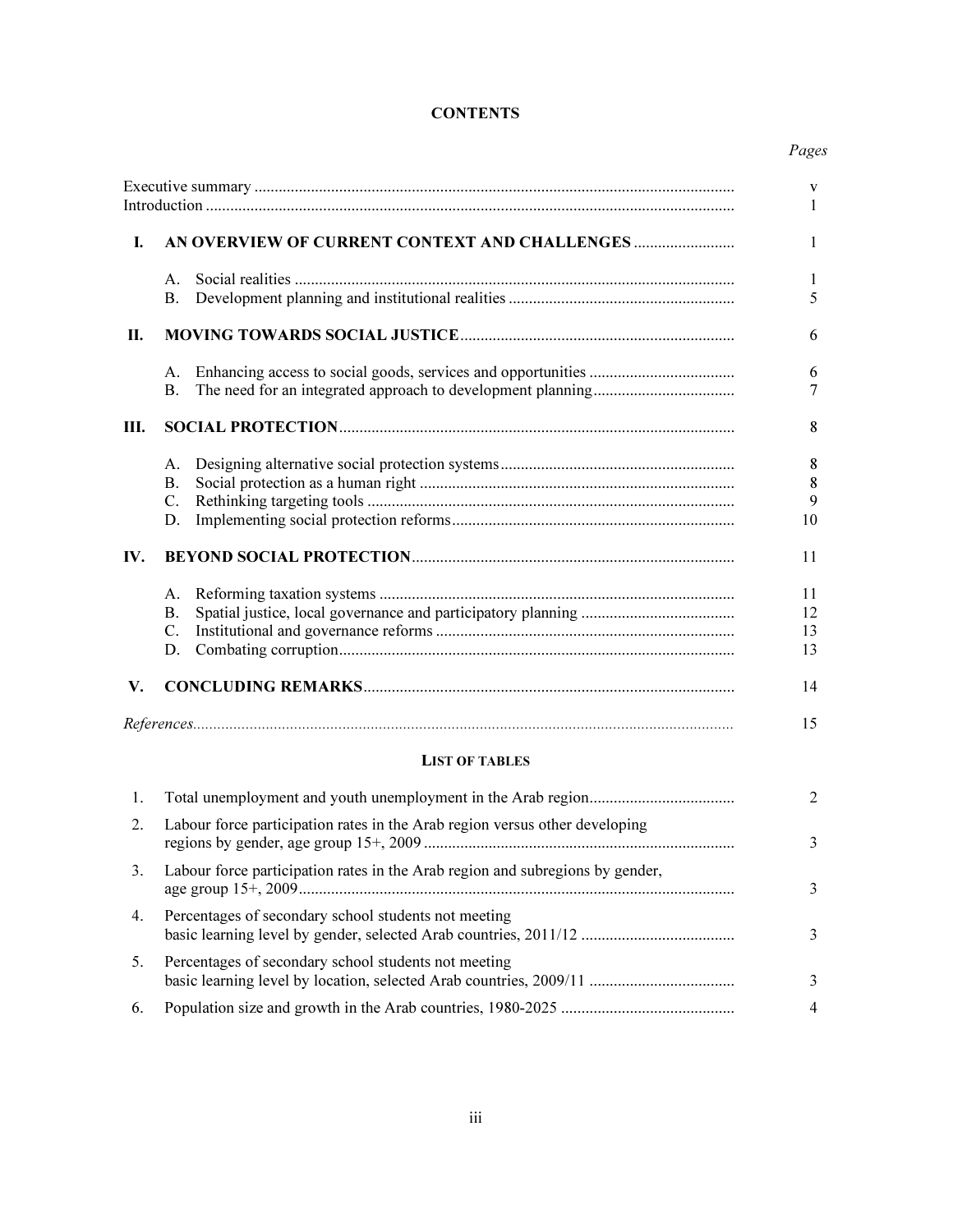#### Executive summary

 This paper is an overview of some of the current political, social, economic and institutional challenges facing Arab countries and the steps they should take in moving towards socially motivated patterns of economic growth and human development. It calls for an integrated approach to development, with development objectives and strategies to improve social protection, promote youth and women's employment, build civic engagement, combat corruption and reform existing systems of governance.

 The paper elaborates on the need for designing and implementing alternative social protection systems to the ones currently adopted in the Arab region. At the same time, it stresses that social protection is not enough to alleviate poverty and remove social inequalities unless complemented by new planning strategies that foster the objectives of equity and participation, and promote equal access to development as a human right. To this end, the paper underlines the linkage between social justice, fiscal stability, governance reforms and a more equitable redistribution of national wealth.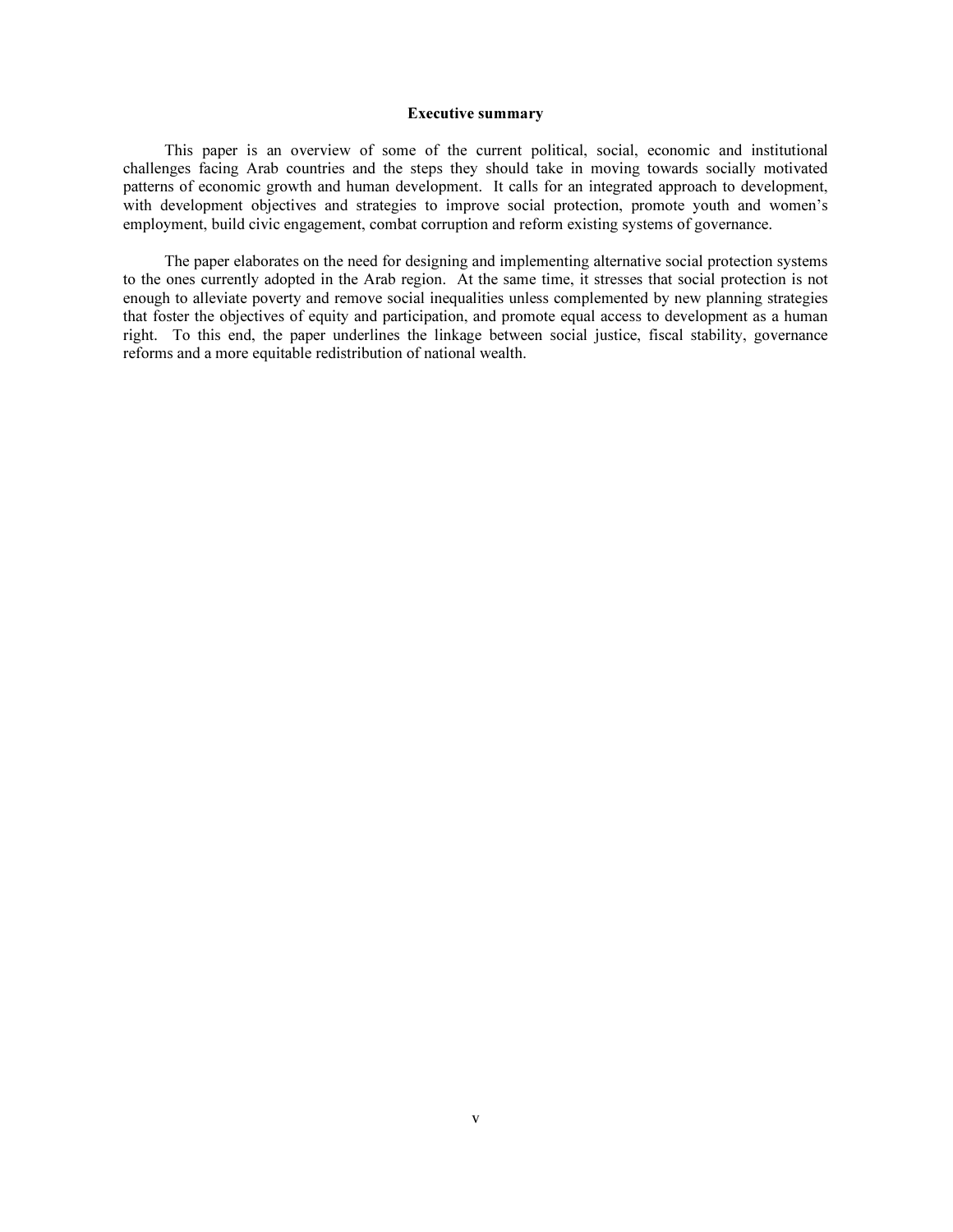#### Introduction

 The popular uprisings and political upheavals that swept the Arab region came as a reaction to a host of factors, including high unemployment, huge income and regional inequalities, inadequate social services, strained infrastructure, institutional corruption and repressive political regimes. Public discontent and the sense of social exclusion have been particularly fuelled by the biased allocation of resources, lack of transparency, unfair competition for jobs and the concentration of crucial national assets in the hands of elites, with the majority of citizens denied their right to benefit from the dividends of economic growth.

 A resurgent Arab region is faced today with pressing demands for a change that would embrace the interrelated objectives of social justice, democracy, freedom and human dignity. This shift is far from simple. Arab countries should reassess their social contracts, economic growth strategies, governance systems and legislative and regulatory frameworks in more inclusive ways, particularly in ways that safeguard the principles of equality, equity, rights and participation upon which the concept of social justice rests.

 The present study underlines the linkage between social justice, political stability, human and social security, balanced and integrated development and local participation. It is divided into four parts:

 (a) Part 1 presents an overview of the current social, economic, political and institutional context of Arab countries – mainly as related to access to social benefits, goods and opportunities; governance systems and institutional relations; and participatory mechanisms and social responsibility;

 (b) Part 2 discusses the challenges associated with moving towards socially motivated growth and human welfare, and elaborates on the need for an integrated development approach as intrinsic to the social justice agenda and the objective of improving people's access to benefits, goods and opportunities;

 (c) Part 3 focuses on social protection as a human right and key issues that Arab Governments should consider in designing and implementing social protection reforms;

 (d) In recognition that social protection is not enough, Part 4 focuses on parallel courses of action that Arab Governments should consider. Topics covered are: tax reforms, spatial planning and participation, governance reforms and combating corruption.

### I. AN OVERVIEW OF CURRENT CONTEXT AND CHALLENGES

### A. SOCIAL REALITIES

 The social contract that most Arab countries adopted in their post-independence period was essentially rent-based or "one where the population exchanged political freedom in return for the provision of certain services, such as state employment, access to public healthcare and education, and exemption from or low taxation".<sup>1</sup> This however has come to a gradual end as of the 1980s when, motivated by the structural adjustment policies of the International Monetary Fund and the World Bank, Arab countries, like many others in the world, moved towards a new development paradigm that gave primacy to economic liberalization and market-oriented policies. This new path implied a major change in the welfare role of the state and in public expenditures. In many countries, state-owned enterprises were sold, subsidies were cut, taxes increased, basic social services privatized, and employment guarantees were removed. By and large, no alternatives were provided.<sup>2</sup>

<sup>&</sup>lt;sup>1</sup> UNDP, 2011.

<sup>2</sup> ESCWA, 2013.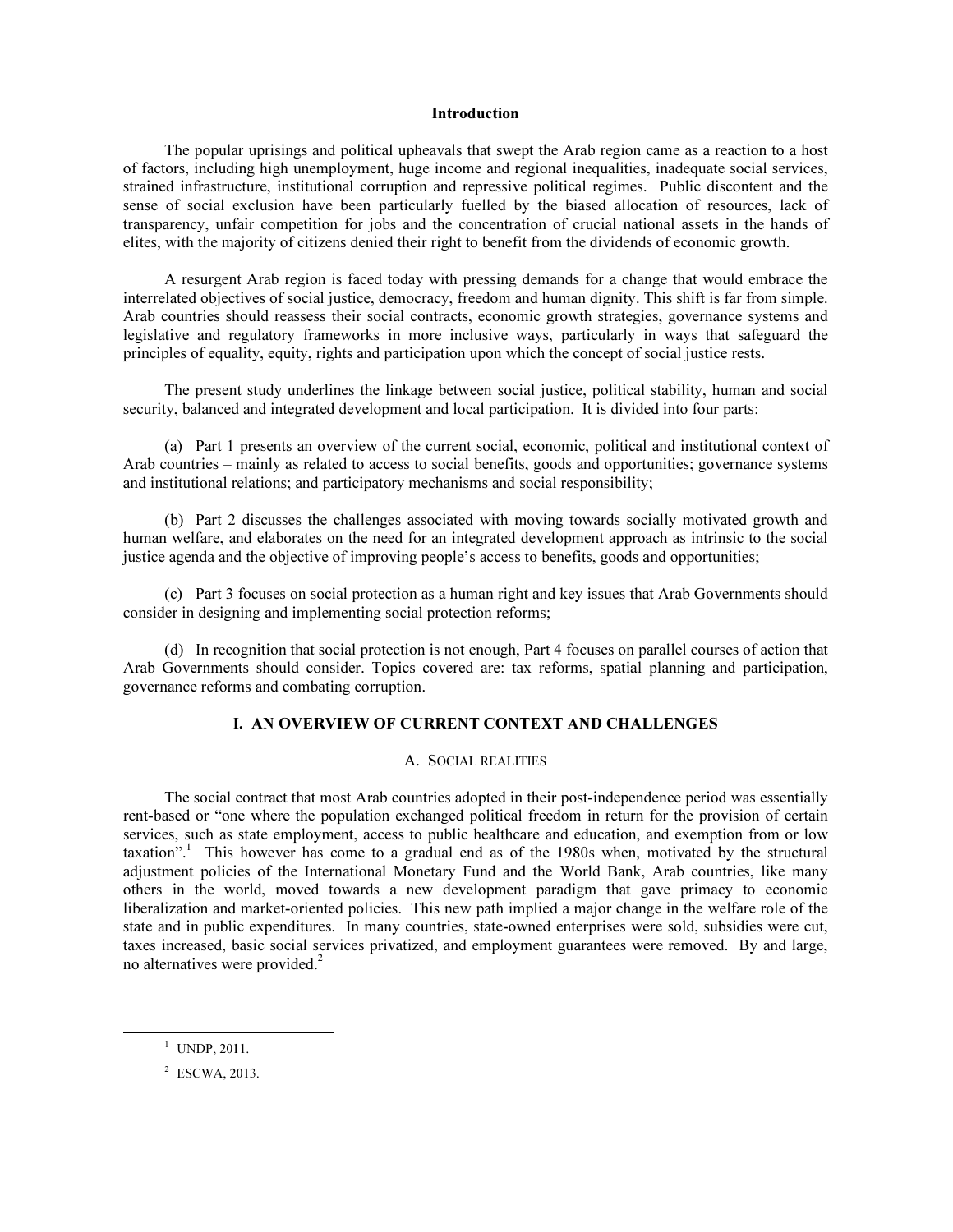The 2009 *Arab Human Development Report* and the 2011 *Arab Development Challenges Report* of the United Nations Development Programme (UNDP) present alarming data on the human development conditions in the Arab region. While trends vary across countries, indicators show that access to the labour market and to health and education services has been severely lacking in most countries. In addition, access to adequate housing, infrastructure and other services has been a challenge in many countries, mainly those with high urbanization rates.<sup>3</sup> In view of growing inflation and rising prices, including those of food items, access to food and basic services has become critical for millions of people whose income falls below national poverty lines.<sup>4</sup> The problem is particularly severe in Yemen and the Sudan, where large proportions of the population suffer from hunger or malnutrition.

 Unemployment however remains the biggest challenge facing the region (tables 1, 2 and 3). With the exception of countries of the Gulf Cooperation Council (GCC), Arab countries made little progress in generating decent jobs and employment opportunities. It is estimated that middle- and low-income Arab countries should produce "92 million jobs by 2030 to reach full employment and raise women's labour force participation rate to 35 per cent".<sup>5</sup> Statistical data also shows that the region, as a whole, has the highest unemployment rates, especially among women and youth, and the lowest unemployment benefits in the world.<sup>6</sup> Poor education and the mismatch between educational outcomes and market demands are not the main reason behind the job challenge (tables 4 and 5). The Arab region's high unemployment rates, including among educated and skilled workers, is essentially the result of a demand-side problem instigated by "unfavourable macroeconomic conditions that inhibit investment in fixed capital and productivity growth, accompanied by inadequate growth of labour income".<sup>7</sup>

| Country              | Total unemployment rate | Youth unemployment rate | Year |
|----------------------|-------------------------|-------------------------|------|
| Algeria              | 10.0                    | 21.5                    | 2010 |
| Bahrain              | 3.7                     | $\ddotsc$               | 2010 |
| Egypt                | 11.9                    | 30.7                    | 2011 |
| Iraq                 | 15.3                    | 43.5                    | 2006 |
| Jordan               | 12.5                    | 28.1                    | 2010 |
| Kuwait               | 7.7                     | $\ddotsc$               | 2008 |
| Lebanon              | 9.0                     | 22.1                    | 2007 |
| Morocco              | 9.1                     | 17.6                    | 2010 |
| Qatar                | 0.3                     | 1.2                     | 2009 |
| <b>OPT</b>           | 23.7                    | 40.2                    | 2008 |
| Saudi Arabia         | 5.4                     | 29.9                    | 2009 |
| Sudan                | 20.7                    | $\ddotsc$               | 2009 |
| Syria                | 8.4                     | 18.3                    | 2010 |
| Tunisia              | 18.9                    | 30.0                    | 2011 |
| United Arab Emirates | 4.0                     | 12.1                    | 2008 |
| Yemen                | 14.6                    |                         | 2009 |
| <b>Arab Region</b>   | 10.2                    | 27.0                    | 2011 |
| World                | 6.0                     | 12.6                    | 2011 |

TABLE 1. TOTAL UNEMPLOYMENT AND YOUTH UNEMPLOYMENT IN THE ARAB REGION

Note: Two dots (..) mean that data are not available. Data for the Sudan include South Sudan.

Source: Mirkin, 2013, p. 23. Sources of data: International Labour Organization and Eurostat.

<sup>3</sup> ESCWA, 2011.

- 4 ESCWA, 2013.
- 5 UNDP, 2011.

6 Ibid.

 $\overline{a}$ 

7 Ibid.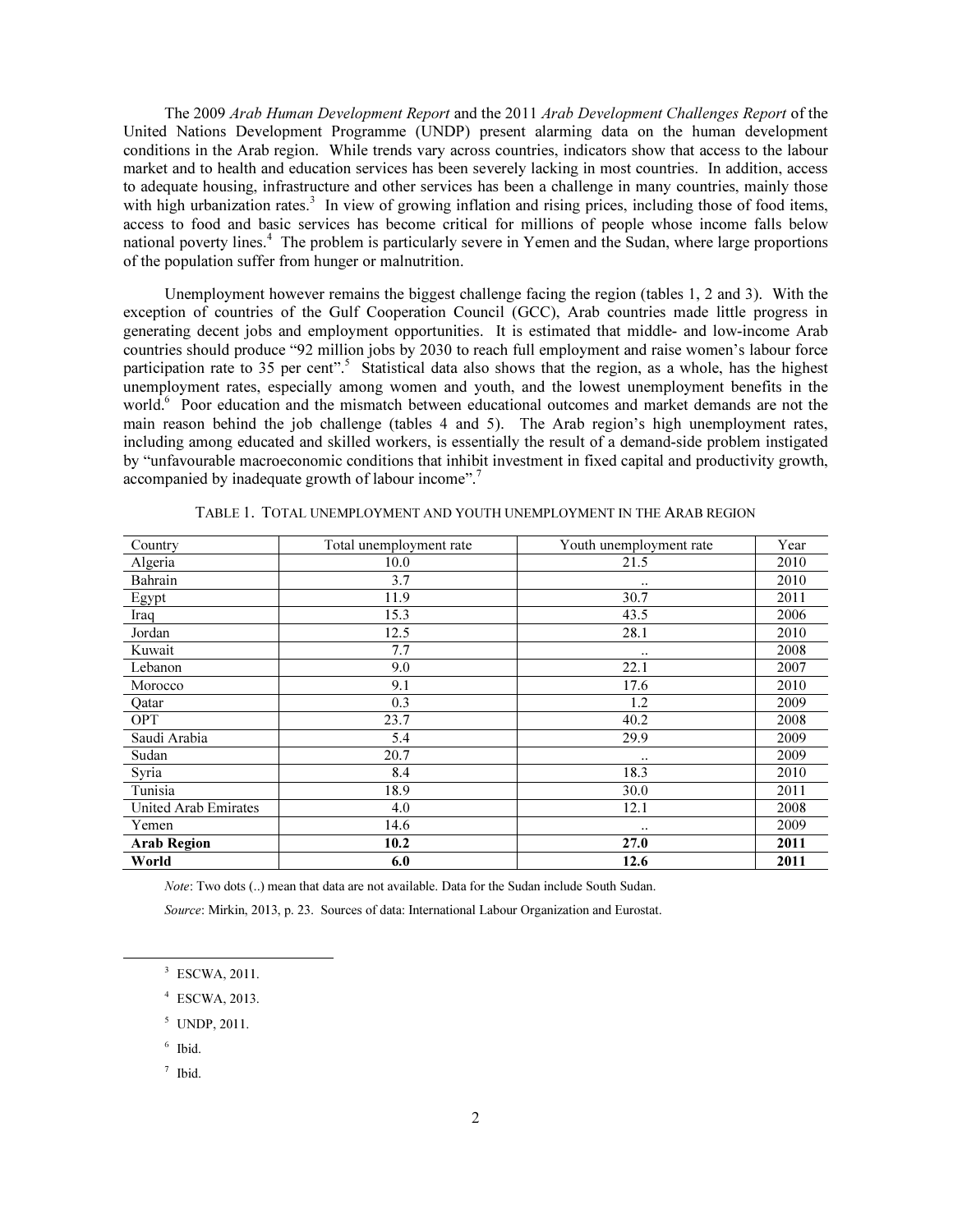# TABLE 2. LABOUR FORCE PARTICIPATION RATES IN THE ARAB REGION VERSUS OTHER DEVELOPING REGIONS BY GENDER, AGE GROUP 15+, 2009 (*Percentage*)

|        |        |            | East Asia and the    | Europe and Central | Latin America |       | Sub-          |
|--------|--------|------------|----------------------|--------------------|---------------|-------|---------------|
|        | Arab   | Developing | Pacific (developing) | Asia (developing)  | and the       | South | Saharan       |
|        | region | regions    | countries)           | countries)         | Caribbean     | Asia  | Africa        |
| Female | 26     |            | 64                   | 50                 |               | 35    | 03            |
| Male   |        | 80         | 80                   | 69                 | 80            | 82    | 81            |
| Total  | 52     | 66         |                      | 59                 | 66            | 59    | $\mathcal{L}$ |

Source: UNDP, 2011, p. 39.

### TABLE 3. LABOUR FORCE PARTICIPATION RATES IN THE ARAB REGION AND SUBREGIONS BY GENDER, AGE GROUP 15+, 2009 (*Percentage*)

|        | Arab region | Mashrea | Maghreb | <b>Least Developed Countries</b> | $\cap$ |
|--------|-------------|---------|---------|----------------------------------|--------|
| Female | ∠∪          |         | ◡       |                                  |        |
| Male   | --          | $ -$    | 70      |                                  | ບ      |
| Total  |             | 48      | ັ       |                                  | 60     |

Source: UNDP, 2011, p. 39.

## TABLE 4. PERCENTAGES OF SECONDARY SCHOOL STUDENTS NOT MEETING BASIC LEARNING LEVEL (AVERAGE LITERACY AND NUMERACY) BY GENDER, SELECTED ARAB COUNTRIES, 2011/12

|             |         |      |           |       | Saudi  |           |         |        |         |                    |                 |
|-------------|---------|------|-----------|-------|--------|-----------|---------|--------|---------|--------------------|-----------------|
|             | Morocco | Oman | Svria     | )atar | Arabıa | Palestine | Bahrain | Jordan | Tunisia | $\sim$<br>Emirates | ∟ebanon         |
| Girls       | 64      | ັ    | 59        | 45    | 50     | 43        | 30      | 50     | 44      | $\sim$<br>∼        | റ<br>$\angle 0$ |
| <b>Boys</b> | 64      |      | - -<br>ככ | 59    | 56     | ر ر       | 58      | 60     | 4.,     | 40                 | ت               |

Source: Steer and others, 2014, p. 10.

# TABLE 5. PERCENTAGES OF SECONDARY SCHOOL STUDENTS NOT MEETING BASIC LEARNING LEVEL (AVERAGE LITERACY AND NUMERACY) BY LOCATION, SELECTED ARAB COUNTRIES, 2009/11

|       |              |                      |       |       | Saudi  |           |         |            |         |          |         |
|-------|--------------|----------------------|-------|-------|--------|-----------|---------|------------|---------|----------|---------|
|       | Morocco      | Oman                 | Svria | Oatar | Arabia | Palestine | Bahrain | Jordan     | Tunisia | Emirates | ∟ebanon |
| Rural | $\mathbf{a}$ |                      | 58    | 65    | 63     | 48        | 42      | r n<br>ے ر | ے ر     | 46       |         |
| Urban | 62           | $\sim$ $\sim$<br>ر ر | 59    | 49    | 50     | 59        | 49      | 44         | 40      | 38       | سد      |

Source: Steer and others, 2014, p. 10.

-

 Rapid demographic growth is another pressing issue (table 6). The Arab population is growing at a faster rate than the rest of the world. This is augmenting the employment challenge, putting strain on public funds and jeopardizing the sustainability of existing social insurance systems, especially in highly indebted countries where public expenditure on social programmes is minimal. Although some Arab countries (Algeria, Bahrain, Kuwait, Saudi Arabia and Tunisia, for example) have unemployment social assistance, existing social protection systems have neither been able to respond to people's needs nor adapt to emerging circumstances.<sup>8</sup>

<sup>&</sup>lt;sup>8</sup> For more on this topic, see ESCWA, 2004; and Abdel Samad and Zeidan, 2007.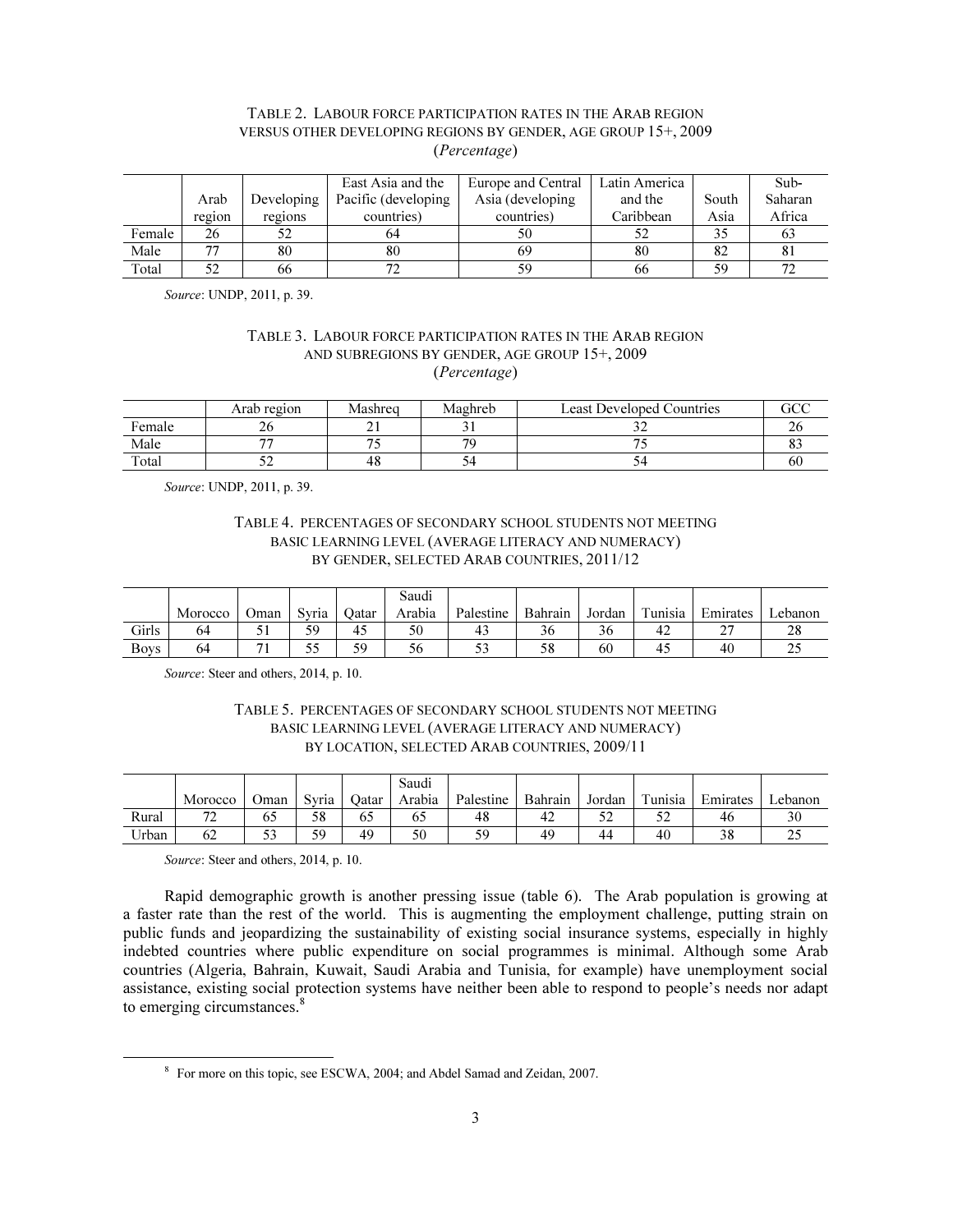|                          | Total population<br>(in thousands) |          |         |          | Average annual growth rate of total population<br>(Percentage) |       |       |       |          |          |
|--------------------------|------------------------------------|----------|---------|----------|----------------------------------------------------------------|-------|-------|-------|----------|----------|
|                          |                                    |          |         |          | 1990-                                                          | 1995- | 2000- | 2005- | $2010 -$ | $2015 -$ |
| Country                  | 1975                               | 1990     | 2005    | 2020     | 1995                                                           | 2000  | 2005  | 2010  | 2015     | 2020     |
| Algeria                  | 16 018                             | 25 29 1  | 32 854  | 40 624   | 2.23                                                           | 1.49  | 1.51  | 1.50  | 1.45     | 1.29     |
| Bahrain                  | 272                                | 493      | 727     | 910      | 2.40                                                           | 2.80  | 1.56  | 1.70  | 1.49     | 1.31     |
| Comoros                  | 318                                | 527      | 798     | 1 1 3 0  | 2.85                                                           | 2.82  | 2.65  | 2.57  | 2.31     | 2.07     |
| Djibouti                 | 224                                | 558      | 793     | 1015     | 1.74                                                           | 3.21  | 2.08  | 1.61  | 1.57     | 1.76     |
| Egypt                    | 39 29 5                            | 55 673   | 74 033  | 94 834   | 1.90                                                           | 1.89  | 1.91  | 1.83  | 1.66     | 1.46     |
| Iraq                     | 11972                              | 18 5 15  | 28 807  | 40 522   | 3.11                                                           | 2.95  | 2.78  | 2.43  | 2.29     | 2.11     |
| Jordan                   | 1937                               | 3 2 5 4  | 5 7 0 3 | 7556     | 5.52                                                           | 2.96  | 2.74  | 2.11  | 1.86     | 1.65     |
| Kuwait                   | 1 3 7 5                            | 2 1 4 3  | 2687    | 3698     | $-4.68$                                                        | 5.48  | 3.73  | 2.52  | 2.08     | 1.79     |
| Lebanon                  | 2678                               | 2741     | 3 5 7 7 | 4 1 4 0  | 2.95                                                           | 1.35  | 1.03  | 1.07  | 0.99     | 0.86     |
| Libya                    | 2446                               | 4334     | 5853    | 7538     | 2.07                                                           | 1.97  | 1.96  | 1.91  | 1.72     | 1.43     |
| Mauritania               | 1423                               | 2030     | 3 0 6 9 | 4 4 7 3  | 2.49                                                           | 2.79  | 2.98  | 2.75  | 2.49     | 2.30     |
| Morocco                  | 17 305                             | 24 6 9 6 | 31 478  | 38 327   | 1.79                                                           | 1.58  | 1.48  | 1.44  | 1.33     | 1.17     |
| Oman                     | 917                                | 1843     | 2567    | 3 4 8 1  | 3.33                                                           | 2.29  | 1.00  | 2.18  | 2.06     | 1.86     |
| Qatar                    | 171                                | 467      | 813     | 1036     | 2.35                                                           | 2.85  | 5.86  | 1.90  | 1.66     | 1.28     |
| Saudi Arabia             | 7251                               | 16 379   | 24 5 73 | 34 024   | 2.63                                                           | 2.80  | 2.69  | 2.37  | 2.17     | 1.97     |
| Somalia                  | 4 1 3 4                            | 6674     | 8 2 2 8 | 12 3 3 6 | $-1.12$                                                        | 2.10  | 3.20  | 3.06  | 2.69     | 2.35     |
| Sudan                    | 17056                              | 26 066   | 36 233  | 47 536   | 2.37                                                           | 2.28  | 1.93  | 2.10  | 1.80     | 1.53     |
| Syria                    | 7538                               | 12 843   | 19 043  | 26 029   | 2.78                                                           | 2.61  | 2.49  | 2.36  | 2.10     | 1.79     |
| Tunisia                  | 5668                               | 8219     | 10 10 2 | 11 604   | 1.76                                                           | 1.27  | 1.10  | 1.04  | 0.92     | 0.82     |
| United Arab Emirates     | 530                                | 1868     | 4496    | 6 1 4 4  | 5.30                                                           | 5.76  | 6.51  | 2.26  | 2.08     | 1.90     |
| Palestine                | 1255                               | 2 1 5 4  | 3 702   | 5 6 9 4  | 3.84                                                           | 3.76  | 3.23  | 3.13  | 2.86     | 2.62     |
| Yemen                    | 6968                               | 12 08 6  | 20 975  | 32 733   | 4.61                                                           | 3.29  | 3.13  | 3.11  | 3.01     | 2.78     |
| <b>Total Arab region</b> | 146 751                            | 228 854  | 321 111 | 425 384  | 2.37                                                           | 2.74  | 2.62  | 2.13  | 1.94     | 1.73     |
| <b>Total world</b>       |                                    |          |         |          | 1.51                                                           | 1.34  | 1.21  | 1.14  | 1.07     | 0.97     |

|  |  | TABLE 6. POPULATION SIZE AND GROWTH IN THE ARAB COUNTRIES, 1980-2025 |  |  |
|--|--|----------------------------------------------------------------------|--|--|
|--|--|----------------------------------------------------------------------|--|--|

Source: ESCWA, 2007.

 The segmentation of the labour market has meant that those who are not employed in the formal sector are not covered by national pension schemes since their employers do not pay contributions towards them.<sup>9</sup> The low participation of women in the labour force has also led to their low coverage in national pension schemes. Immigrant workers, refugees and displaced people are another group susceptible to risk and exclusion. At the same time, the privatization of social services and the insufficient financial resources that most non-GCC Arab countries have allocated for the social sector (for example in public education and health services) have placed an overwhelming burden on poor and middle income groups. As a result, the great majority of the region's population remains vulnerable.

 Heavily reliant on charity and subsidies, mainly food and fuel, existing social protection systems have been ineffective, expensive and economically distortive. Subsidies in the Arab region represent on average 5.7 per cent of gross domestic product.<sup>10</sup> Despite their contribution to poverty alleviation, they encourage dependency and have, by and large, missed their targets. Fuel subsidies have indeed failed to make a positive impact on the lives of those who deserve them, with the more privileged reaping their benefits.<sup>11</sup>

<sup>&</sup>lt;sup>9</sup> According to ESCWA, 2013, the informal sector in the Arab region constitutes around 10 per cent of all employment. While these rates can reach 20 per cent in labour-exporting countries, in some countries such as Egypt and Tunisia, informal employment occupies a significant share of national economies, 33.5 per cent and 35.4 per cent respectively. The informal sector contributes to employment creation; but those who are informally employed suffer from minimal or no social protection coverage.

 $10$  Silva and others, 2012, p. 21.

<sup>&</sup>lt;sup>11</sup> ESCWA, 2013; and IMF 2013.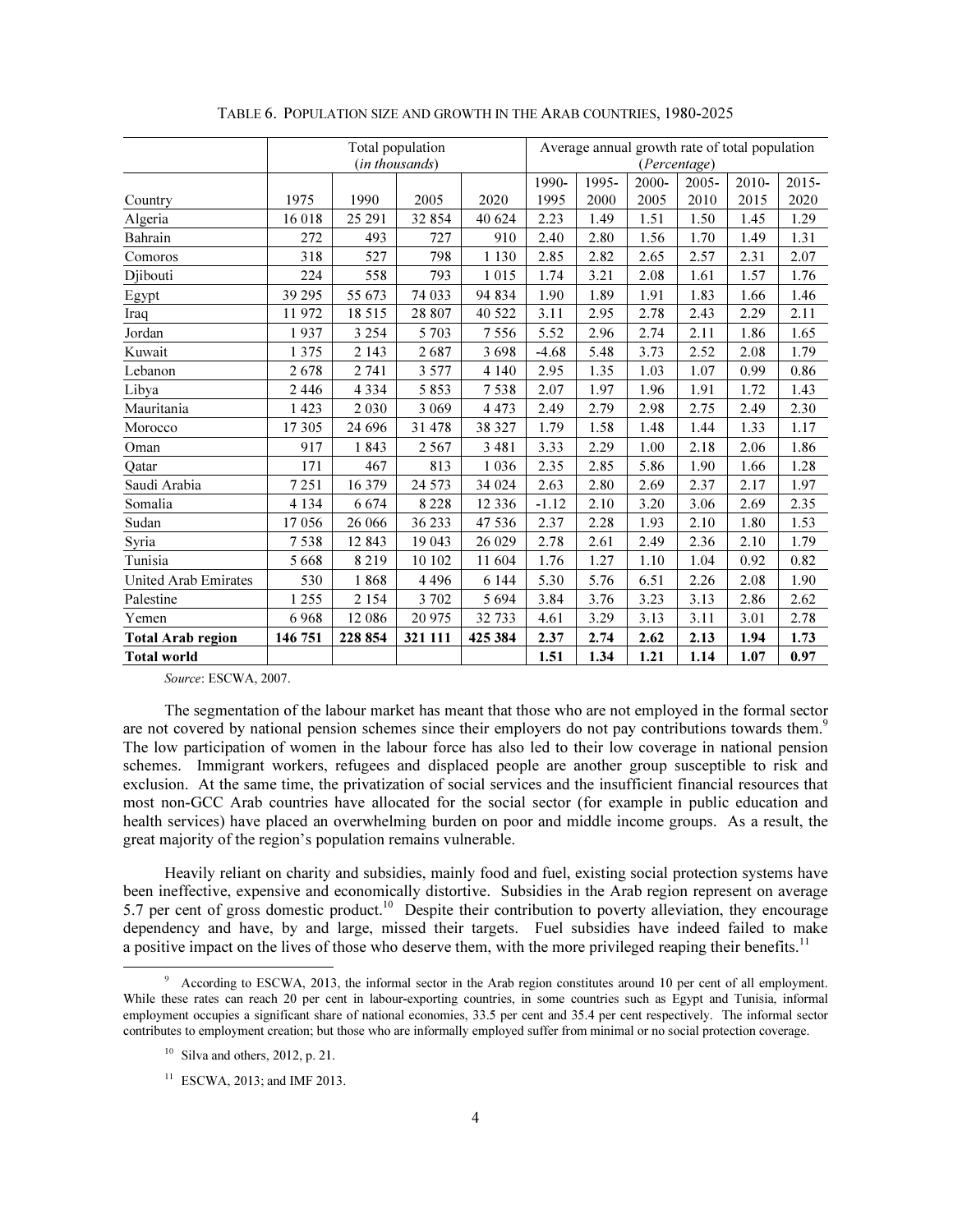#### B. DEVELOPMENT PLANNING AND INSTITUTIONAL REALITIES

 The lack of universal and well-targeted social protection programmes in the Arab region, and of equitable regional development and economic growth, can be attributed less to financial considerations and more to laissez-faire policies and economic growth models that sidelined social development and failed to create a sufficient number of secure jobs. Analysts believe that the rapid oil-led economic growth of the Gulf region did not only accentuate the income gap between GCC countries and other Arab States, but also contributed to the decline of the productive sectors, mainly manufacturing and agriculture, in the region as a whole. The shift towards "rent-based accumulation in activities such as tourism, speculative real estate or high-end retail outlets", in combination with heavy reliance on imported products, only succeeded in accentuating subnational imbalances and broadening the rural-urban divide.<sup>12</sup>

 Despite rhetoric from Arab Governments on the need for balanced and comprehensive national growth, the allocation of resources and development priorities remain geographically unbalanced. Fundamental geographic contradictions in the availability and quality of public services and job opportunities exist between and within different cities and subregions. Large segments of the Arab population, mainly in rural areas and small cities, are denied their right to development. The sectoral topdown approaches to development planning is further distorting outcomes and giving the sense that many people are left out. $^{13}$ 

 Almost everywhere in the region, public policies and national development plans are elaborated, through technocratic processes, at the central government level, without proper participation of local actors. In Egypt, for example, the budgets allocated for development are pre-determined by the Ministry of Planning prior to the drafting of economic goals and strategies. This applies to the country's five-year plans which are "fully completed inside the Ministry of Planning without official 'outside contacts'".<sup>14</sup> Although these plans are a major development tool on the national scale, they are drafted on the basis of a sectoral approach, without an effective dialogue between governmental institutions or between public and private actors. Major stakeholders are thus excluded from the decision-making process on the pretext of efficiency in plans production. As a result, the benefits of development go only to privileged private companies while others are excluded.<sup>15</sup>

 The lack of effective coordination between the numerous public and private agencies in charge of development and the lack of transparency on decisions made have affected development outcomes. Centralized decision-making has left local governments in a weak position and incapable of responding to local needs and demands, being dependent on central Governments for funding. Moreover, the weak political participation of civil society representatives, the absence of effectual accountability systems by which political leaders could be judged for their actions, and the political unfreedoms imposed on the establishment of civil society institutions and syndicates in many countries, have prevented Arab citizens from having a say in national developmental projects even when they directly affect their own lives.

 For instance, in most Arab countries "tax systems were not developed with popular representation in political and legislative decision-making bodies that manage public expenditure".<sup>16</sup> Increasingly since the 1980s, large private companies – such as Solidere in Beirut and offshore companies in the Middle East<sup>17</sup> – benefited from income tax exemptions and deductions at the expense of the majority of the population.

- <sup>13</sup> ESCWA, 2011.
- $14$  Sakamoto, 2013.
- $15$  Ibid.

 $\ddot{ }$ 

<sup>17</sup> OECD, 2008.

<sup>12</sup> UNDP, 2011.

<sup>16</sup> UNDP, 2011, p. 5.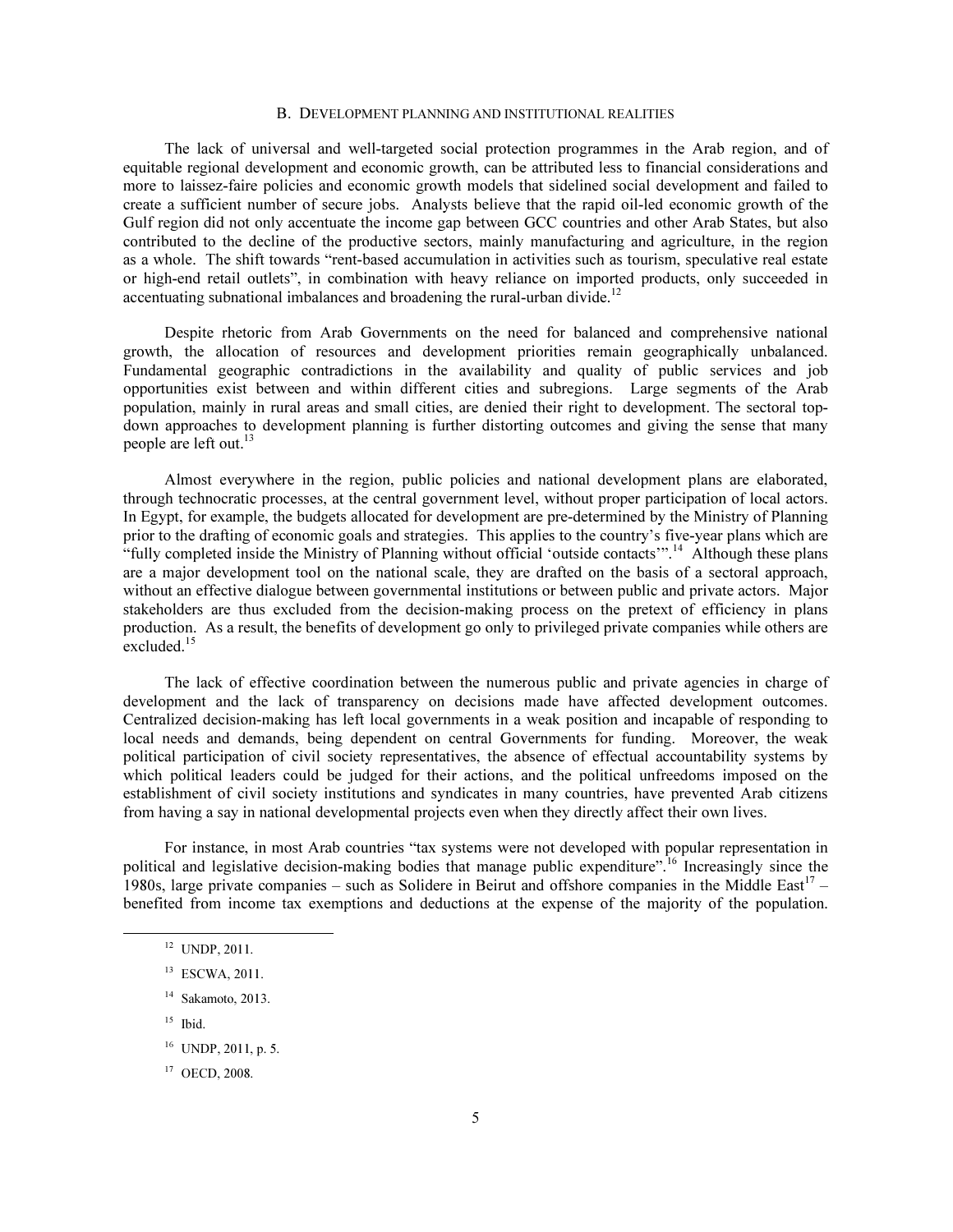Indeed, the tax benefits bestowed on large companies contributed to decreasing Arab Governments' income and consequently decreasing their expenditures on social services. In parallel, the implementation of structural adjustment measures and the privatization of social services have led to a dramatic decline in the social welfare role of Arab States. As a result, a great number of Arab citizens (mainly in low and middle income countries) live today in very vulnerable conditions and are denied access to basic services, including housing, health, education and job opportunities.

 Arab countries' overall poor performance on the social front can be attributed to inadequate management of existing financial, human and natural resources. At the same time, governance failure can be seen as a factor in corruption and the absence of the rule of law. Indeed, corruption is one the most serious problems of most Arab countries and a main factor behind various social ills, including unfair competition over resources and opportunities, market distortions and unbalanced national growth.

 According to the 2004 *Arab Human Development Report*, many Arab citizens believe that corruption is spearheaded by "politicians, businessmen and high-ranking officials" and is also prevalent among the judiciary and in social relations.<sup>18</sup> While corruption levels are difficult to measure, the World Bank, in its Worldwide Governance Indicators, has set six indicators to measure corruption: accountability; political stability; government effectiveness; regulatory quality; rule of law; and control of corruption. The Arab region ranks lower than others in most of these indicators; it comes last by a wide margin in accountability.<sup>19</sup> The political turmoil and social unrest in the Arab region cannot be seen in isolation of all these parameters.

### II. MOVING TOWARDS SOCIAL JUSTICE

### A. ENHANCING ACCESS TO SOCIAL GOODS, SERVICES AND OPPORTUNITIES

 The ideal of equal access to social goods and services – including access to livelihood, capacities, education, information, health services and job opportunities – is a fundamental principle of social justice. All people, regardless of their gender, race, age, class, language, religion, occupation, are equally entitled to benefit from the public goods and resources of society. The principle of equity in this context derives from the recognition that an equal or uniform distribution is not always possible or implementable. Equitable treatment implies that people would get a deserved treatment, i.e. what is right for them. In socially just societies, people's entitlement to social benefits is a legal and/or a moral "right" protected by adequate procedures, norms and rules, some of which are universally accepted, like human rights.

 By demanding social justice and democratic reforms, the revolting masses in Arab countries are actually demanding the right to access and benefit from development opportunities. They do not only want jobs, but also job security and social security guarantees. They do not only want infrastructure and economic development projects in their areas, but also participation in decisions regarding the type and location of these projects. They do not only want to live decently, but also to have their right to a decent life recognized.

 The welfare state role that some Arab Governments, particularly in oil-rich Gulf countries, are still playing is not enough on its own to attain social justice. Social justice requires more than providing poor and vulnerable groups with basic services. It requires the development and adoption of comprehensive national development visions that can promote social equity and equality by ensuring the fair redistribution of the public goods and resources of society. It also requires acknowledging and recognizing people's most basic needs and moral rights; including decent work, adequate shelter and well-being, basic health, public transportation and urban mobility, and the right to participate in decisions that affect their lives.

<sup>18</sup> UNDP, 2004.

<sup>&</sup>lt;sup>19</sup> Whitaker, 2009.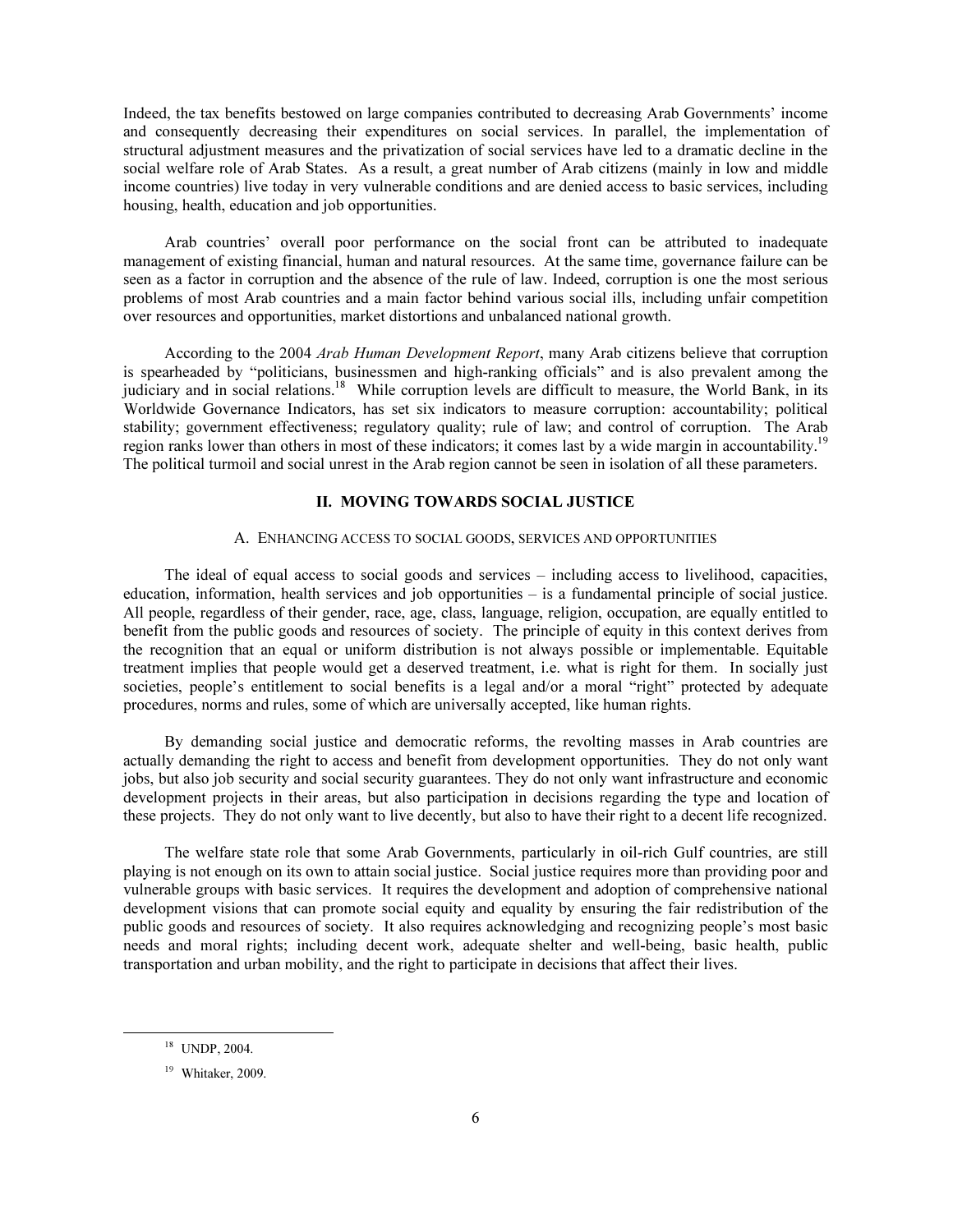#### B. THE NEED FOR AN INTEGRATED APPROACH TO DEVELOPMENT PLANNING

 Arab countries are aware of the need for more socially just development. Many Arab Governments are quite eloquent in expressing their commitment to the principles of social justice in their economic visions and development strategies. For instance, The Economic Vision 2030 for Bahrain recognizes the linkage between economic success and a just thriving society where "every individual can make a worthwhile contribution to society given the means and presented with the opportunity". Specifically, it identifies justice with fairness which it associates with: (a) free and fair competition and transparency in all actions of both public and private sectors, whether these actions involve "employment, land for public auction or the outcome of a tender", (b) ensuring laws that combat corruption are justly enforced.<sup>20</sup>

 No doubt such objectives and principles and development strategies are very pertinent; yet they cannot be realized if economic and social policies continue to be addressed separately, or if national resources and economic investments continue to be regionally uneven. Although some Governments have initiated comprehensive national and regional development strategies on the concept of balanced geographic growth and sectoral allocation of resources (in Bahrain, Oman and Saudi Arabia for example), their plans are primarily motivated by economic growth. A look at the Bahrain national spatial development plan is a case in point.

 In line with The Economic Vision 2030 for Bahrain, the country's national spatial development plan elaborates on the need to strike a balance between economic development and land use planning, and on the need to spread economic growth across the whole country. In reality, this spatial plan is a country-size physical plan that aims to enhance the economic position of Bahrain at the global scale through modern infrastructure and technologies.<sup>21</sup> It does not address the huge national imbalances and the exclusion of whole villages, mainly those in the north-western part of the country, from the benefits of social and economic development.

 Social justice cannot be achieved in Arab countries if current social and economic development models, governance systems and participatory mechanisms are not reformed. More specifically, it cannot be achieved without integrating economic and social goals and without ensuring an equitable allocation of national resources between different sectors and geographic regions. It also cannot be achieved without a rights-based approach to development and without an empowering approach to participation.

 Undeniably, economic development is a priority to all countries. According to the UNDP *Arab Development Challenges Report 2011*, the challenge of creating jobs in the region can "only be addressed through policies that carefully manage the demand-side and enhance labour insurance", which requires Arab countries "to adopt more accommodating macroeconomic and sectoral policies" that "encourage more investment in the productive sectors" and ensure that the potential power of the working-age population results in real growth. In keeping with social justice goals, Arab Governments should prioritize investment in physical and social infrastructure as much as in the productive formal sectors of the economy. This entails giving incentives to small and medium enterprises and encouraging productive enterprises to invest in new productive activities that stimulate the economy and contribute to generating secure and stable job opportunities, mainly for women and the youth.

 At the same time, Arab Governments should invest in human capacity-building, this being an imperative component of social justice. Social protection measures and issues related to the rights of workers are crucial, as is the need for investing in their skills. It is believed that the incorporation of economic development objectives with long-term community development can generate better outcomes than piecemeal approaches. In addition, Governments of the region should undertake tax reforms that can

 $20$  Bahrain, 2008.

 $21$  ESCWA, 2011.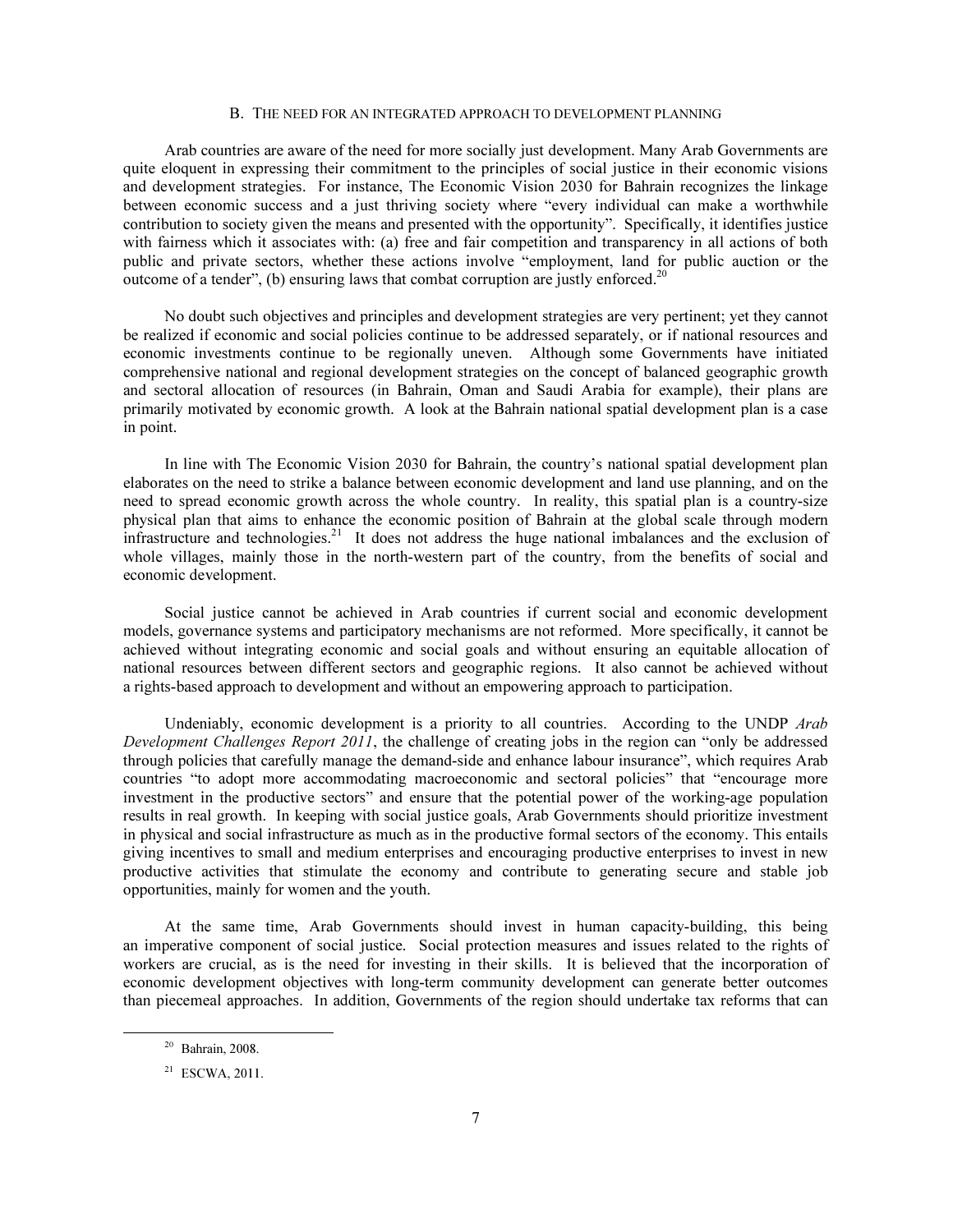simultaneously promote fiscal stability and a more equitable redistribution of national wealth, paralleled by new economic and spatial planning strategies.

 For example, a comprehensive and inclusive approach to the socioeconomic conditions of lagging areas may involve investing time and resources into building infrastructure to connect these places with leading areas; implementing local economic development projects; developing the communicative capacities of community leaders; integrating youth entrepreneurship training in the local school system; and developing creative marketing strategies to increase demand for local products.

 There is no one solution that can be applied in all countries, as the needs, capacities and priorities differ. It is also clear that the issues to be tackled are numerous. The remaining parts of the present paper focus on some of the challenges and the policy directions that Arab Governments may wish to consider in rethinking their investment choices, social protection and taxation systems, and institutional and governance frameworks in more inclusive ways.

### III. SOCIAL PROTECTION

#### A. DESIGNING ALTERNATIVE SOCIAL PROTECTION SYSTEMS

 Changing the direction of social policies and social protection systems and adopting new models can, in addition to ensuring fiscal stability, ensure more effectiveness in fighting social exclusion and creating social protection safety nets for citizens. What new tools could be adopted? What are the issues that Arab Governments should consider in designing more effective social protection strategies?

### B. SOCIAL PROTECTION AS A HUMAN RIGHT

 Social protection is a crucial component of effective policy and a pivotal tool of redistributing social wealth and benefits, reducing poverty and building the resilience of society to crises, disasters and adverse economic conditions. As a universal human right recognized by international declarations, social protection helps realize human rights by improving access to basic services and needs, and preparing vulnerable people for future uncertainties.

 Current social security systems in Arab countries should be reconsidered through a rights and social justice lens. Access to public services and other social goods must be guided by legislation that establishes rights at the core of social security strategies and leaves no room for the development of discretional policies or favouritism. As experts have advised, "social security should not be perceived as a service provided by a rentier state to its clients, but as an unconditional right to its citizens". It "ought to be legally mandated, work-based, mostly contributory and state-run".<sup>22</sup> For example, to prompt private employers to improve the work conditions of workers and their families, Governments should undertake legal measures to ensure that the rights of all workers are protected and recognized. This mainly entails: (a) setting up laws that uphold clear and consensual contractual agreements between employers and employees; (b) encouraging workers, whether in the formal or informal sector, to get organized, for example in the form of syndicates and trade unions that can take a lead role in demanding workers' rights, including their right to social protection, job benefits (such as maternity and paternity leave), professional and technical training, and salary increases in line with rising costs of living.

 More specifically, the employment challenge requires Arab Governments to create decent job opportunities, and at the same time enforce and protect labourers' rights. Hence, in addition to reviewing macroeconomic policies, measures to improve the supply-side of the labour market must be taken in parallel. This includes: (a) revising minimum wages and labour laws to ensure workers rights, including their right to form unions and to strike and demonstrate peacefully; (b) promoting formal employment; (c) regulating and

-

<sup>22</sup> Abdel Samad and Zeidan, 2007.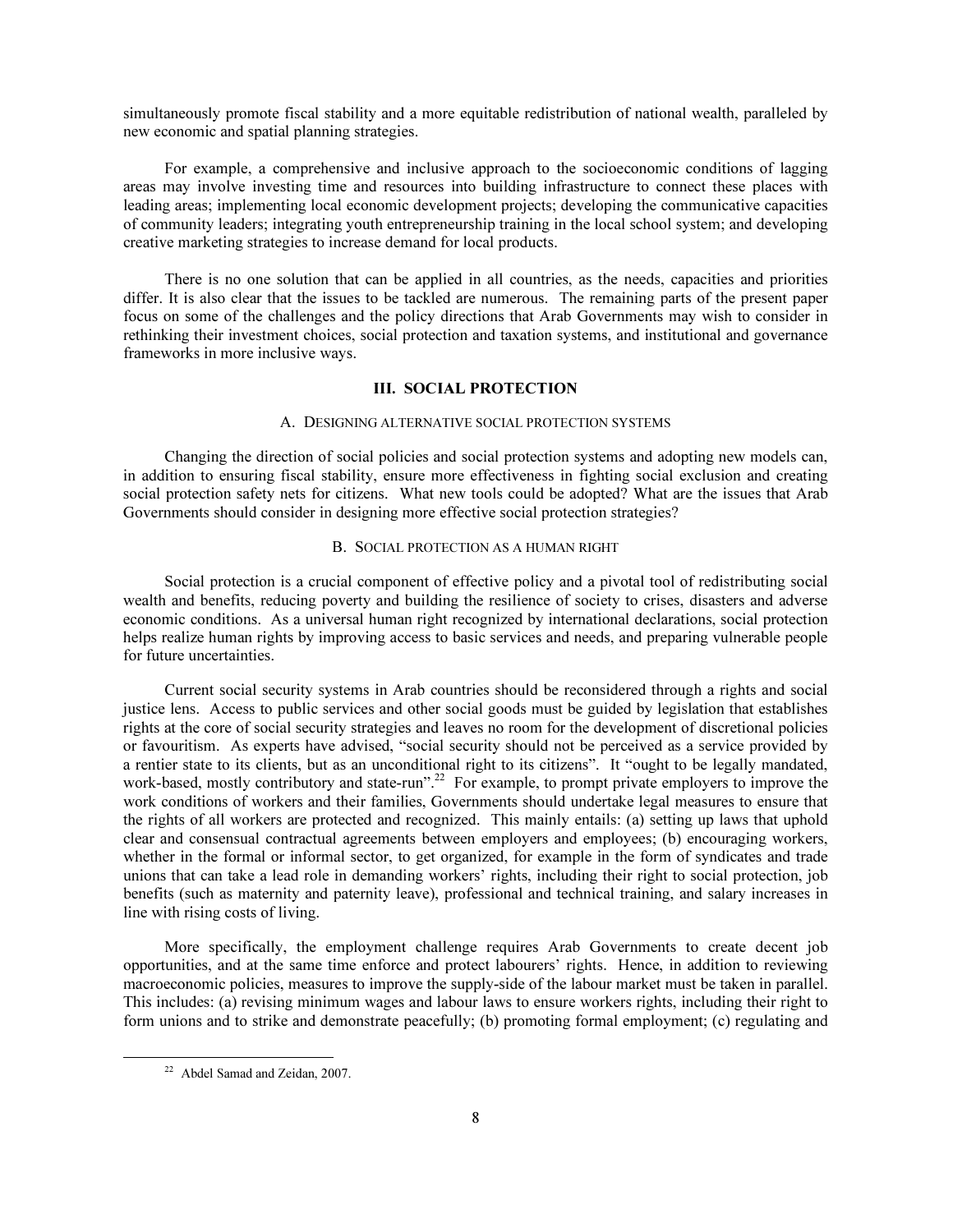countering the expansion of informal employment; (d) creating demand-oriented training programmes; (e) extending social protection to all workers, including the self-employed in the agriculture sector and the informal sector.<sup>23</sup> This also includes the design and enforcement of effective regulations for the private and the non-profit sectors, and ensuring the abidance of non-state actors by these measures – including obliging private employers to pay contributions or provide benefits.<sup>24</sup>

 In addition, Arab countries should consider other measures to ensure the protection of society's most vulnerable "against the economic and social distress that otherwise would be caused by the stoppage or substantial reduction of earnings resulting from sickness, maternity, employment injury, unemployment, invalidity, old age and death; the provision of medical care; and the provision of subsidies for families with children".<sup>25</sup>

 Depending on the specific conditions and needs of each country, social assistance programmes may be extended to individuals, businesses, institutions or a certain economic sector (the industrial, agricultural or housing sector for example) and can be either universal or targeted. Universalism implies that social benefits are treated as a basic right for all. As for targeting, it implies that only selected groups, typically the "truly deserving", are eligible to social benefits.<sup>26</sup> In addition, the degrees of targeting may also vary.

### C. RETHINKING TARGETING TOOLS

 There is a wide range of social protection instruments that Arab Governments can implement to enhance human security. Broadly speaking, these include cash transfers, in-kind transfers, tax incentives and rebates, social pensions and benefits programmes, and labour market policies. Under these broad categories, different policy directions are possible. Social protection targeting mechanisms are crucial. There are alternative instruments to subsidies that can produce better social protection and developmental results at less cost. Cash transfers are increasingly presented as a better social protection option than the traditional fuel and food subsidies currently applied in Arab countries.

 Much of the current debate about cash transfers revolves around whether or not they should be conditional. While both approaches are valid options, it is important to note that conditional social protection tools are not considered appropriate from a social justice and human rights perspective. In fact, social justice advocates strongly disagree with the conditionality of social cash transfers. Advocates of a rights-based approach argue that conditionality is discriminatory and violates human rights principles by excluding many already excluded and marginalized groups from gaining access to the benefits provided by conditional cash transfer (CCT) programmes. $27$ 

 As social justice and human rights proponents further argue, normative programmes such as CCTs restrict people's choices and freedom by imposing conditions on how they can spend the money received through social protection programmes. Such programmes assume that the poor will spend the money irrationally (such as on alcohol and unnecessary purchases). Hence, through their conditions they "expect the poor to behave in ways that will improve their human capacity and earnings".<sup>28</sup> The reality however is that the conditionality of CCTs may perpetuate rather than fight social exclusion and inequalities. CCTs can exclude those who need them most if they do not meet their conditionality. For example, people in rural communities may not be able to benefit from them if the condition is enrolling their children in school or conducting regular heath check-ups. The measure by which CCTs are judged as successful is also worth

- <sup>24</sup> Abdel Samad and Zeidan, 2007.
- $25$  ILO, 1984.
- $26$  Mkandawire, 2005.
- $27$  Baird and others, 2010.
- $28$  Ballard, 2013.

<sup>23</sup> UNDP, 2011.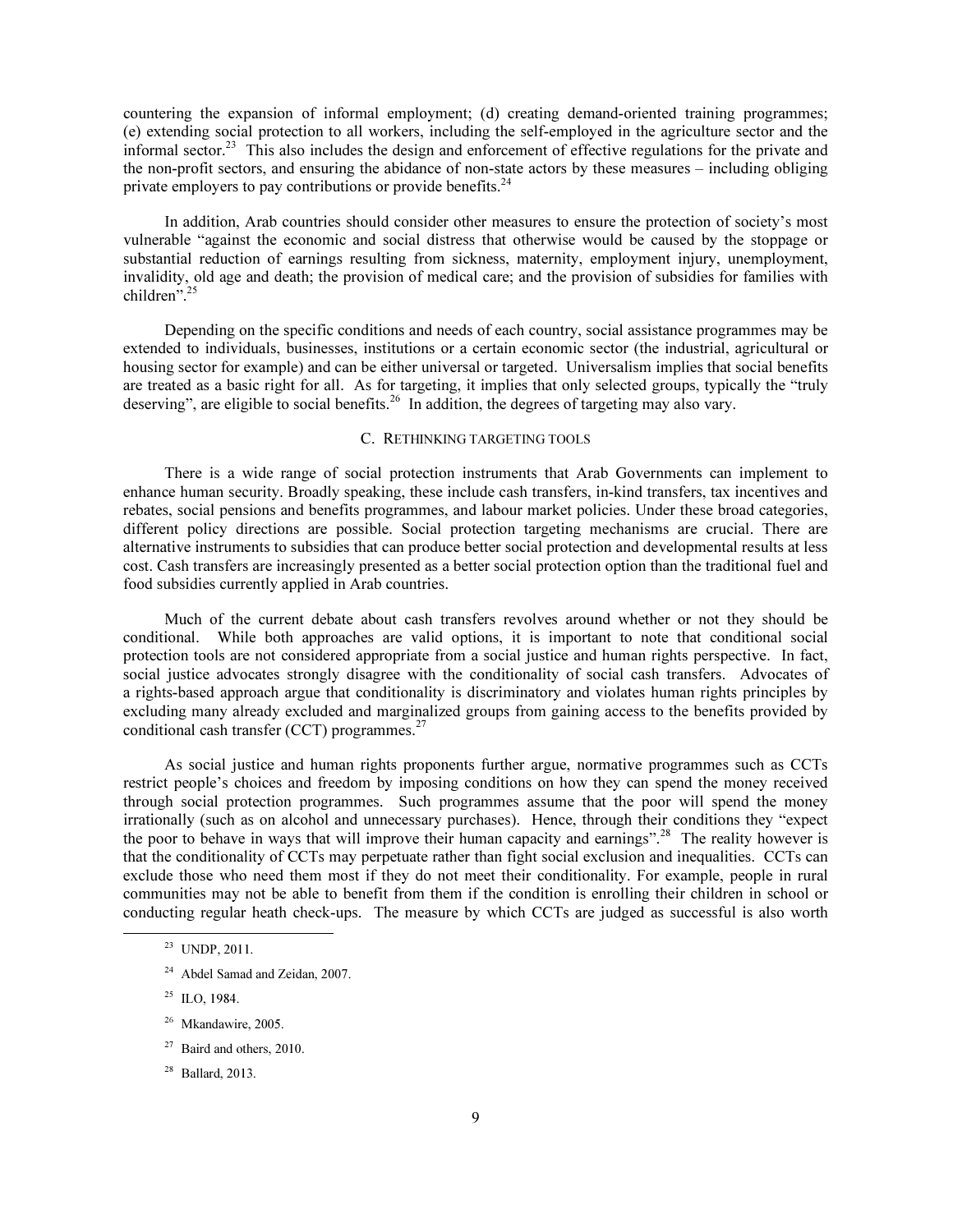considering. For example, girls' school enrolment rates will certainly increase if enrolling female children is the condition imposed. The number of girls enrolled in schools does not however tell us anything about the quality of education, the school conditions, or the performance of beneficiary children. In many countries, CCTs did not yield significant increases in the quality of education, nor did they help their recipients to get better jobs once they entered the workforce. Instead, they led to overcrowded and understaffed facilities.

 According to some social justice and human rights proponents, "universal, non-conditional and increasingly generous distributional systems are required to achieve social justice and human rights".<sup>29</sup> From this conceptual perspective, unconditional cash transfers are deemed a fairer social protection tool as they can reach more people and are a more effective means of redistributing social benefits to all. From a human rights and social justice perspective, universal policies to improve living standards for all people are necessary. This includes the right to basic human needs such as food, housing, medical care, education, consumer goods, recreational opportunities, neighbourhood amenities and transport. Access to these basic rights should be unconditional for all. The reality however is that access to social services is not universal in Arab countries, and most developing countries for that matter, due to various reasons, including financial resources; policy design and implementation; and political economy factors.<sup>30</sup>

 With the above in mind, questions related to financing social protection programmes, the roles of the public and private sectors and civil society in policy design and implementation, and political economic factors are as pertinent to think about as social protection tools themselves. Clearly, there are no fixed solutions, as what might work in one country might not be appropriate in another. Still, it is crucial for all Arab countries to consider these issues when rethinking their social protection systems.

#### D. IMPLEMENTING SOCIAL PROTECTION REFORMS

 Whether cash transfers or another tool, in shifting towards new models of social protection, Arab countries should look at how alternative instruments were applied in different contexts. It is also important to keep in mind that the successes and failures of international experiences in social protection are often less dependent on the adopted social protection tool and more dependent on a number of factors, mainly: availability of funding, concerted efforts and presence of complementary approaches to poverty reduction and social protection.

 Specifically, the availability of financial resources is a main criterion to ensure the effective implementation and sustainability of social protection programmes. Both "the levels and 'mix' of funding sources" affect social protection outcomes.<sup>31</sup> In most Arab countries, financing social protection involves the public, private and non-profit sectors. Typically, the public sector (including central or local governments and state-owned enterprises) funds social protection initiatives through contributions and general taxation; the private corporate sector normally relies on private out-of-pocket payments; and the non-profit sector mainly relies on international aid and charitable contributions (such as in the case of religious organizations).

 A more fair and equitable redistribution of the financial burden and benefits, including through tax and fiscal reforms, and policy reforms that enforce labour rights should urgently be achieved. At the same time, the role of Governments versus the role of private and civil society organizations in funding, and in achieving social protection and socioeconomic development, should be pondered.

 From a social justice and human rights perspective, the state is held responsible for the fair distribution of social benefits; for ensuring that everyone has adequate standard of living; and for allocating the maximum of available resources towards these ends.<sup>32</sup> Clearly, however, "there is no easy return to the

<sup>29</sup> Ibid.

<sup>30</sup> European Parliament, 2013.

 $31$  Ibid.

<sup>32</sup> Baird and others, 2010.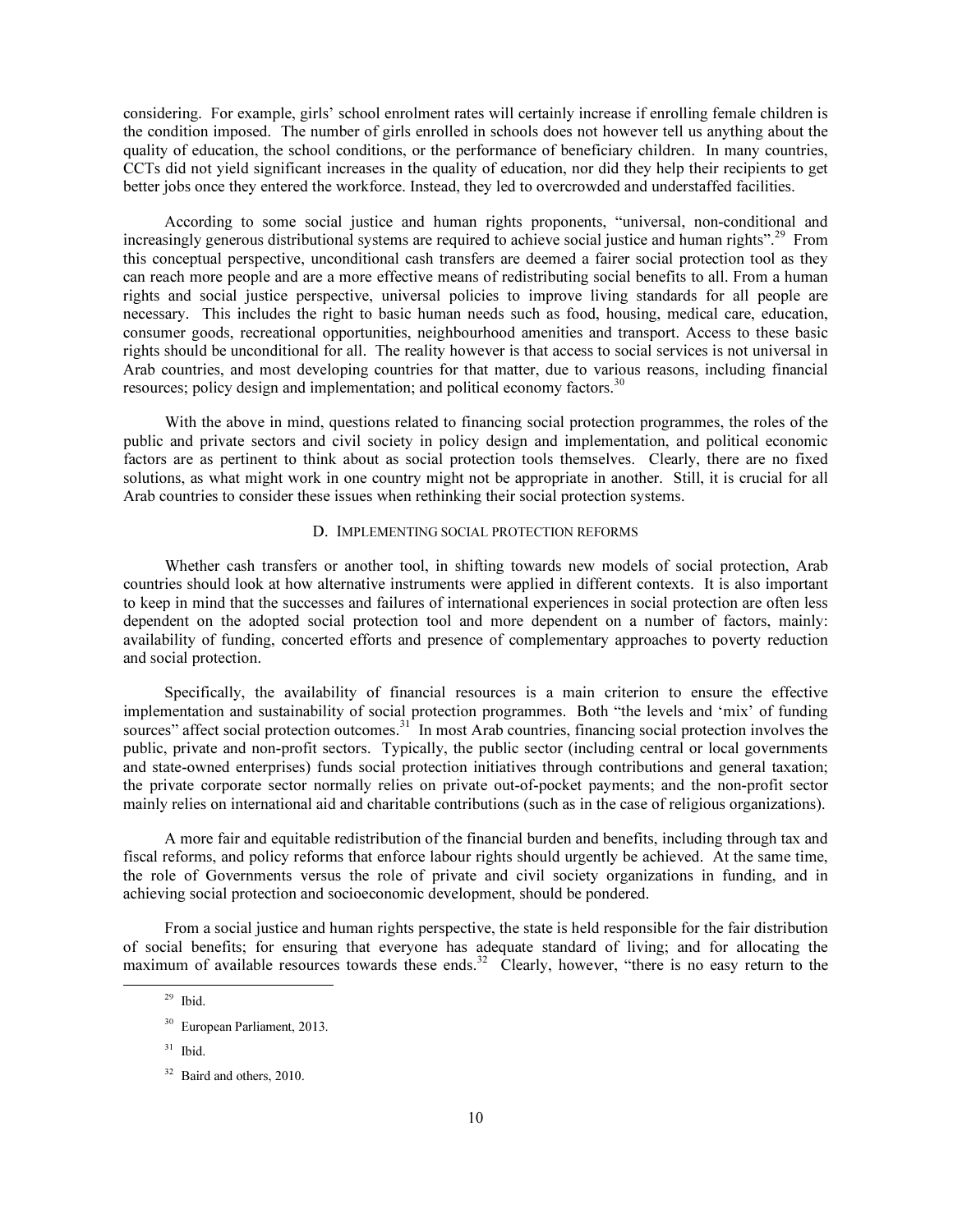welfare state's [role] after the detour of neo-liberalism".<sup>33</sup> The provision of effective social protection will eventually be dependent on the concerted efforts of both state and non-state actors. The extent to which public administrations, private enterprises and non-governmental actors (including religious organizations and social movements) mobilize around the design and implementation of social protection systems will determine the effectiveness of these systems.

 More importantly, Arab countries should approach the question of human security in a holistic way. Social protection measures will remain ineffective without parallel socially and geographically equitable investments in infrastructure and service provision, or investment in people and the real economy. Social protection policies will also be ineffective in promoting social justice if Governments fail to exert private enterprises to work in a socially responsible manner. Likewise, social protection policies will be futile if they fail to create common visions and values that prompt each individual in society to work and act for the well-being of all.

## IV. BEYOND SOCIAL PROTECTION

#### A. REFORMING TAXATION SYSTEMS

 Like many developing countries, non-GCC Arab countries suffering from poor economic development are required "to reduce the share of out-of-pocket financing and raise the share of government revenue financing".<sup>34</sup> While tax reforms are crucial to ensure fiscal stability, a socially motivated approach would require a careful balance between social and economic goals to ensure an equitable allocation of tax burdens and social service benefits.

 From a distributive justice perspective, taxation systems are the most basic instrument to "regulate social and economic behaviour and to shape the distribution of economic resources".<sup>35</sup> Typically, Governments levy a mix of taxes (such as personal and corporate income taxes, property taxes and wealth transfer taxes) and can excise or impose higher (or lower) taxes on certain income brackets and goods. Arab countries should explore and assess different possibilities vis-à-vis their ability to boost economic growth as much as their social fairness and contribution to income-based rather than debt-based household consumption.

 As per the Ninth European Regional Meeting recommendations, measures to explore include "increasing the progressivity of taxation, extending refundable tax credits to low-income households and taking initiatives to improve the collection of revenue and broaden the tax base".<sup>36</sup> Measures could also include asset taxation, as income tax could end up being passed on to the consumer. These measures have been implemented in many countries with positive results, and experts say that progressive taxation and the well-being of nations are positively linked, as expressed by citizens' satisfaction with public services such public transportation and education.<sup>37</sup> For example, in Egypt, the flat rate was successful between 2005 and 2011 from a revenues point of view. South Africa, which had a chequered past in terms of social justice, opted to adapt a flat rate tax.

 The issue of tax reform is complex and should be tackled from its different facets, which falls outside the scope of this paper. In view of the huge income and geographic inequalities within Arab countries, Governments should consider ways of taxation that ensure more equality of opportunity.

 $\overline{a}$ 

<sup>33</sup> Ballard, 2013.

<sup>34</sup> European Parliament, 2013.

<sup>35</sup> Duff, 2008.

<sup>&</sup>lt;sup>36</sup> ILO, 2013.

 $37$  Oishi and others, 2011.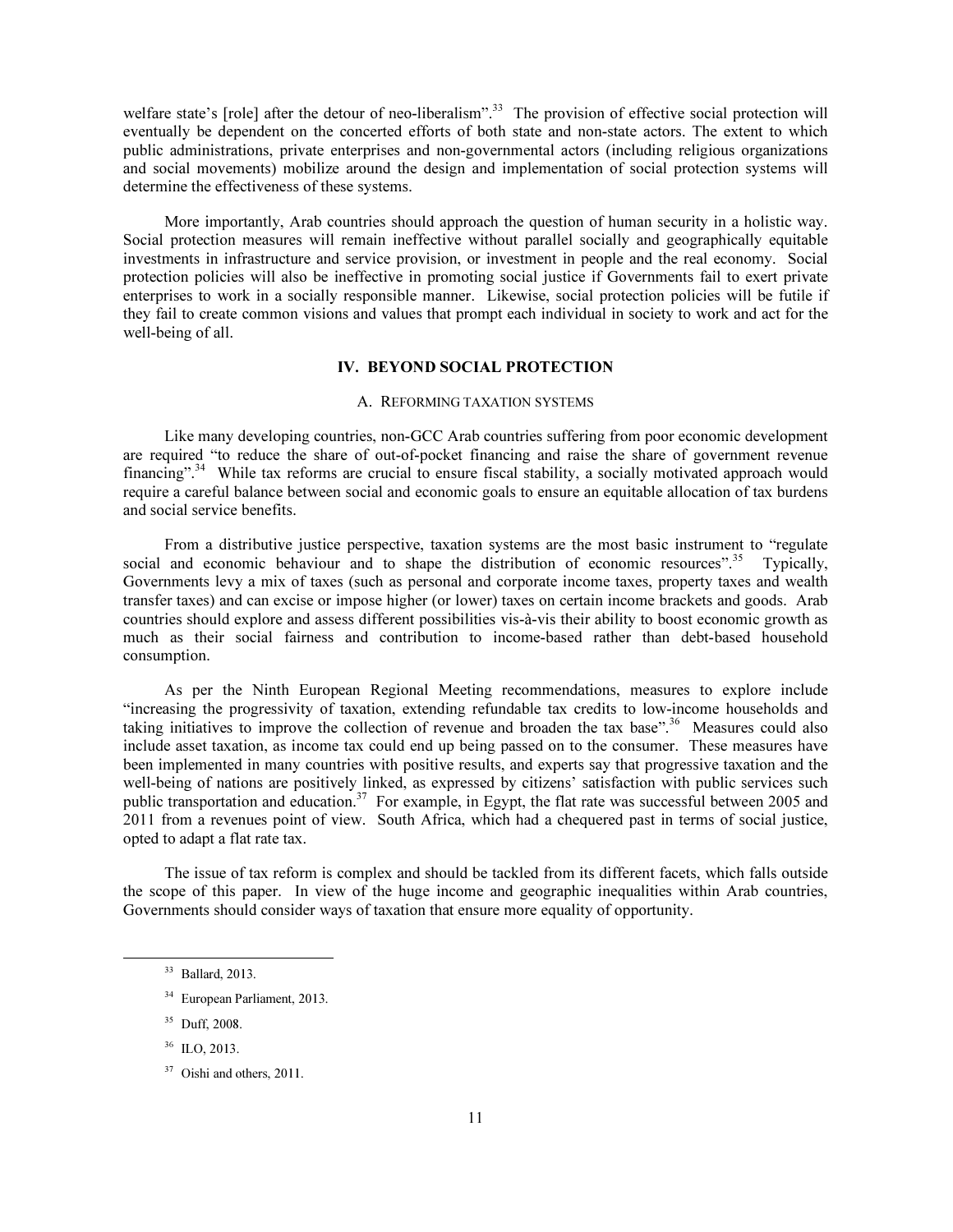#### B. SPATIAL JUSTICE, LOCAL GOVERNANCE AND PARTICIPATORY PLANNING

 Tax reforms are not enough when it comes to equal opportunities. The geographic inequalities within Arab countries should be approached as part of a broader social justice agenda that aims to reduce geographic disparities and inequalities between different parts of one country. An equitable distribution of projects among the different territories is only one aspect of spatial justice. An effective spatial justice cannot be implemented without redistributing and/or dispersing certain government functions and powers from the central to the local level, as a precondition for a balanced and equitable geographic development.<sup>38</sup>

 More specifically, effective spatial justice requires inclusive and regionally balanced economic planning and development models; particularly models that recognize the need for: (a) equitable geographic allocation of national resources that builds on the potentials and opportunities of each region while responding to its inherent weakness and external threats; and (b) effective participation of private actors, civil society groups and local actors in investment decisions targeting their localities.

 Hence, to ensure some sort of territorial distributive justice, Arab countries should devolve power to effectively deal with local problems (which in some countries is considered to be the metropolitan or the city-region level) while maintaining an active central government. Regional divergence in wealth, size, experience and capacity of different municipalities cannot be ignored when deciding on what level of government should be doing what, or on how the different levels of government could work together. Stronger municipalities that are ready to take new functions should be given more power. Municipalities unprepared to take more responsibilities should be supported so they can assume more responsibilities in the future.

 Commitment to local autonomy should not however work against the establishment of higher tiers of local government at the metropolitan level (such as municipal unions). Territorial disparities require governance structures that encompass whole-city regions. In view of rapid urbanization, there is a need to promote area-wide approaches of planning and governance that encompass metropolitan areas.

 Moving in this direction would require Arab Governments to reconsider their spatial planning approaches in ways that ensure the equitable distribution of projects among the different regions, and also address sustainability and local participation in the decision-making process. The issue of participation should be stressed as a key pillar of social justice.

 This means involving people in decisions that govern their lives. The rationale for public participation in spatial planning is often associated with better outcomes. The inclusion of poor and traditionally excluded groups in decisions about public resources has been promoted for two reasons: (a) to ensure that the often limited public resources address local priorities and build on existing local knowledge; and (b) to build local commitment whereby people are more likely to buy-in and adhere to proposed development plans if they take an active role.

 Promoting participatory development is a challenging task that requires multiple levels of cooperation among local actors and between local actors and central government, private sector, civil society and external actors, such as international funding organizations. International experience shows that the application of participatory tools and methods, such as participatory enumerations (applied successfully in several African and Asian countries) and participatory budgeting (applied successfully first in Brazil and then in a number of cities in Europe, Asia, Africa and Latin and North America) in spatial planning, can indeed lead to favourable results in project efficiency, in strengthening democratic processes and in building mutual trust between government authorities and citizens. Success in one context does not however guarantee it in another. The institutional context in which participatory development takes place will largely affect outcomes.

-

<sup>38</sup> Harvey, 1973.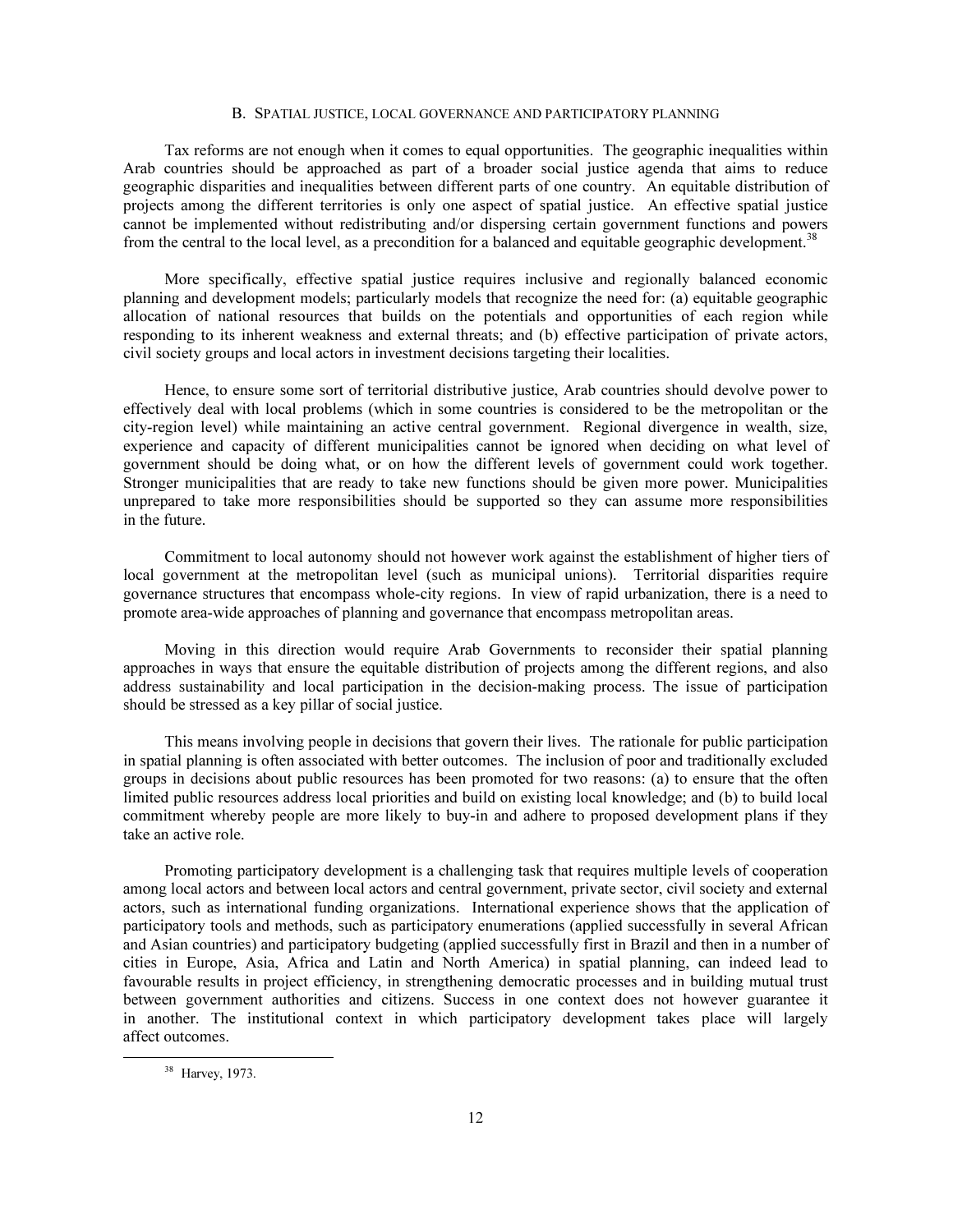## C. INSTITUTIONAL AND GOVERNANCE REFORMS

 Promoting social justice on the principles of participation and equity is a challenge, one that will be difficult to meet unless the relevant top-down systems of governance in Arab countries are questioned and reformed in ways that empower local governments, promote participation and ensure effective institutional dialogue and coordination.

 To promote spatial justice and local participation, Arab Governments should reconsider the sharing of responsibilities between central and local governments (and with private actors and civil society) in the local development process. Specifically, they should requestion the executive-legislative dichotomy between local and central Governments. While national planning and policymaking is the purview of the central government and services delivery and maintenance the purview of local governments, local actors must be able to influence public policy in their localities. Likewise, central Governments must maintain the role of enablers in the local development process to ensure balanced and equitable national development, especially in favour of disadvantaged regions.

 On another level, Arab Governments should institutionalize participation in public policy and through taking serious action through the following measures:

- Establishing set-ups that could effectively engage all citizens in development and policy decisions. This includes training civil servants and administrators to establish communication channels with area residents, and promoting meaningful and all-inclusive participation;
- Forging collaborative links with private corporations, civil society organizations and communitybased organizations that support social justice values;
- Putting in place participatory mechanisms to ensure that the voices of all people, particularly the vulnerable and marginalized are heard;
- Adopting inclusive and transparent approaches to development, particularly systems that combine top-down planning processes with bottom-up approaches;
- Enacting new regulations and institutional mechanisms that allow people to engage in policy debates and participate in deciding on basic delivery of services and priority projects for public funding, at both national and local levels;
- Designing conflict resolution mechanisms to manage disagreements that are likely to arise from the involvement of multiple actors.

 In recognition that social justice cannot be attained if institutional dialogue is absent, knowledge is dispersed, and development efforts are fragmented, Arab countries would be well-advised to consider the following:

- Establishing institutional coordination bodies and dialogue mechanisms that involve all key actors in the planning and decision-making processes;
- Investing in the capacity-building of all public institutions and developing the technical and organizational capacity of their staff to strengthen their coordination.

## D. COMBATING CORRUPTION

 Last but not least, nothing can happen if combating corruption is not treated as a top priority. If not seriously addressed, corruption will hamper and jeopardize all efforts towards achieving social justice. Inspired by international experiences in fighting corruption,<sup>39</sup> Arab countries should consider the following key issues: (a) setting up transparency measures to ensure that development initiatives reach the whole

-

<sup>39</sup> OSCE, 2006.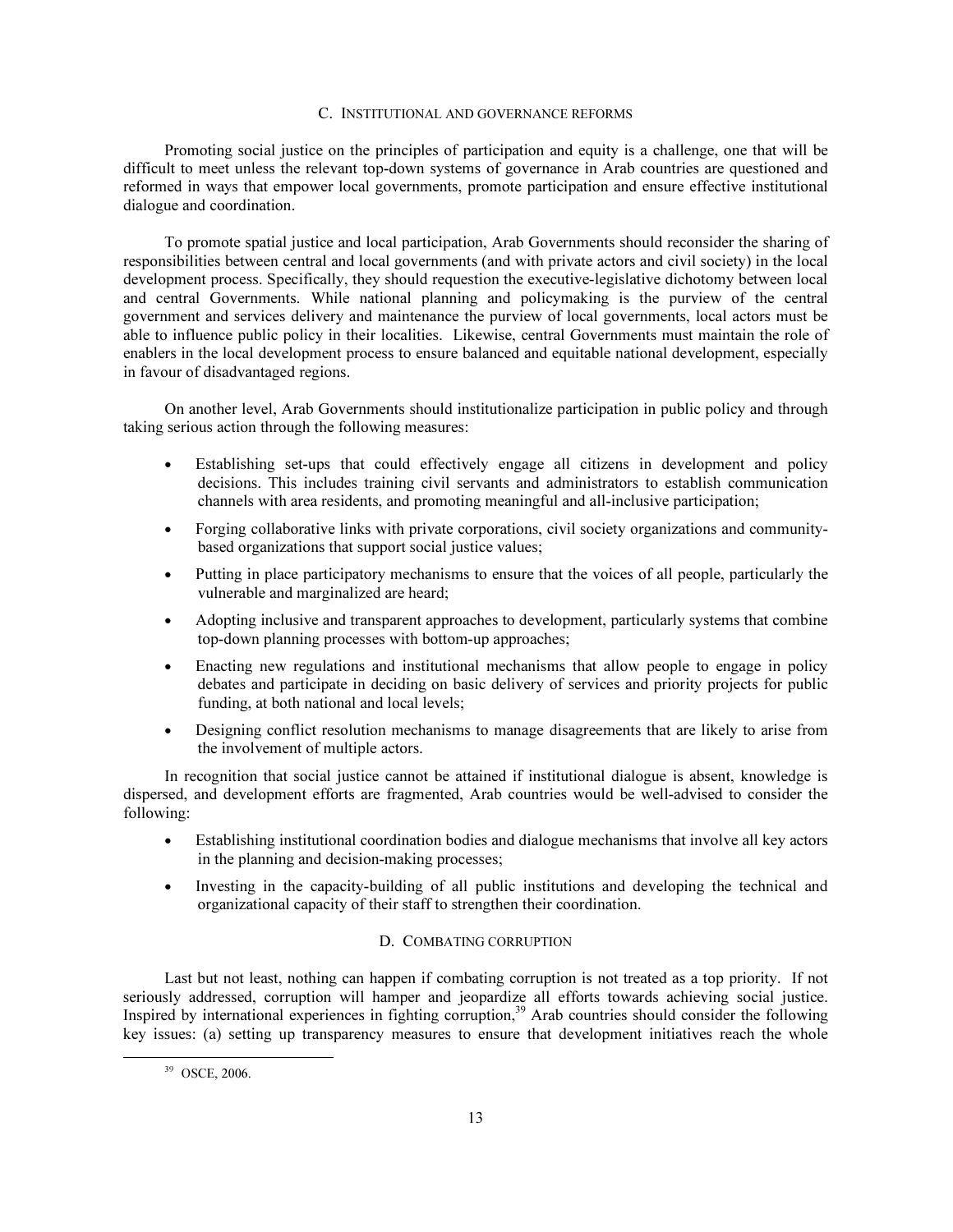population (for example through the creation of national anti-corruption agencies); (b) enacting legislative anti-corruption and law enforcement measures; (c) reforming public administration, especially in the field of public finance and economy; (d) fostering media, civil society and public participation; and (e) human capacity-building, mainly through education.

 It is important to emphasize that the responsibility of combating corruption does not only rest on Governments and the judiciary sector. Media, educational institutions and civil society organizations also have a crucial role in and building public commitment to social justice by working with both the profit and the non-profit sectors.

#### V. CONCLUDING REMARKS

 Arab countries cannot face increasing social inequalities with indifference. Their economic development strategies and growth models should be regionally balanced and linked to social policies that address the most basic needs and rights of people. In addition to human rights and fairness in the redistribution of resources and opportunities, commitment to social justice requires an empowering approach to participation; that is, one that engages local actors in decisions that affect their lives.

 Social justice is not merely about the distribution and redistribution of government services and material goods. It is also not the purview of social policies and social protections systems alone. It is a collective social responsibility that should be instilled in all government policies and actions at all levels, as well as in the actions of the private sector and civil society, the media and educational institutions.

 To safeguard social justice values, Arab Governments should take a lead role in regulating national development processes and in guiding the interventions of the private sector and non-profit organizations. They should also develop and implement genuine participatory planning and governance mechanisms that ensure that the voices of all citizens are heard. It is only through such mechanisms that new political reforms can exert real and sustainable social change that would render the societies of the region more inclusive and democratic.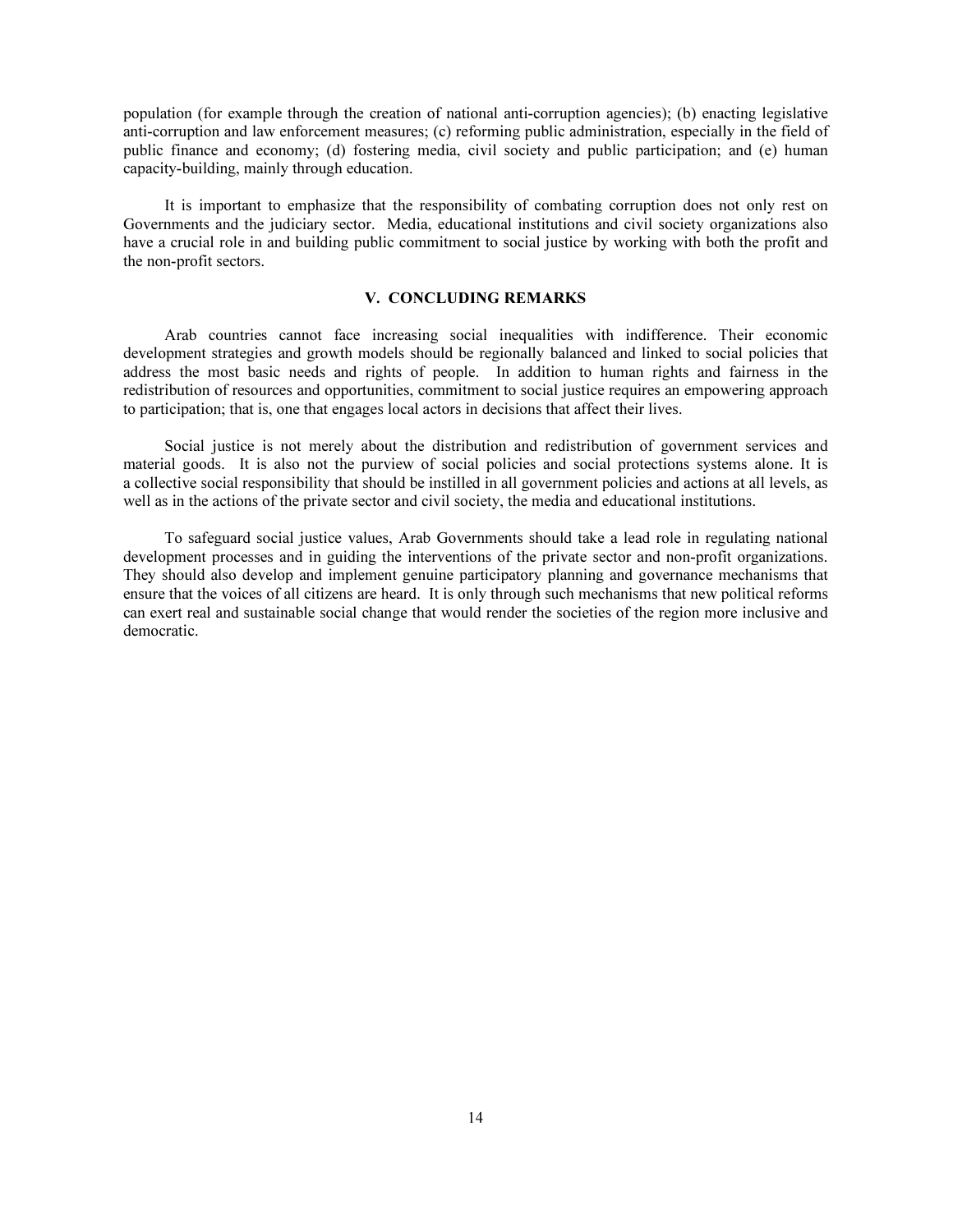#### REFERENCES

- Abdel Samad, Ziad and Diana Zeidan (2007). Social security in the Arab region: the challenging concept and the hard reality". Paper prepared for the 2007 Social Watch Report. Available from http://www.socialwatch.org/sites/default/files/pdf/en/arabregion2007\_eng.pdf.
- Bahrain (2008). *Our Vision: From Regional Pioneer to Global Contender The Economic Vision 2030 for Bahrain*.
- Baird, Sarah, and others (2010). Cash or condition? Evidence from a cash transfer experiment. Policy Research Working Paper, No. 5259. Washington D.C.: World Bank.
- Ballard, Richard (2013). Geographies of development II: Cash transfers and the reinvention of development for the poor. *Progress in Human Geography*, vol. 37, No. 6 (December), pp. 811-821.
- Campbell, John (2007). Why would corporations behave in socially responsible ways? An institutional theory of corporate social responsibility. *Academy of Management Review*, vol. 32, No. 3, pp. 946-967.
- Duff, David G. (2008). Tax fairness and the tax mix. Oxford: The Foundation for Law, Justice and Society. Available from http://www.fljs.org/sites/www.fljs.org/files/publications/Tax%2520Fairness%2520 and%2520the%2520Tax%2520Mix.pdf.
- Economic and Social Commission for Western Asia (ESCWA) (2013). *The Promises of Spring: Citizenship and Civic Engagement in Democratic Transitions* (E/ESCWA/SDD/2013/3).
- ESCWA (2011). *Bridging the Urban Divide in the ESCWA Region: Towards Inclusive Cities* (E/ESCWA/SDD/2011/1).
- ESCWA (2009). *Integrated Social Policy: Visions and Strategies in the ESCWA Region* (E/ESCWA/SDD/2009/4).
- ESCWA (2004). Central issues related to social policies: comparative study and guidelines for the formulation of social policies in the ESCWA region. Social Policy Series, No. 9 (E/ESCWA/SDD/2004/2).
- European Parliament, Directorate-General for External Policies of the Union, Policy Department (2013). *Feasibility of Social Protection Schemes in Developing Countries*.
- Hamann, Gregor (2011). Towards a new social contract: Social justice in North Africa and Middle East, September. Available from http://library.fes.de/pdf-files/iez/08475.pdf.
- Harvey, David (1973). *Social Justice and the City*. London: Edward Arnold.
- International Labour Office (ILO) (1984). *Into the Twenty-First Century: The Development of Social Security*. Geneva.
- ILO (2013). *Jobs, Growth and Social Justice*. Available from http://www.ilo.org/wcmsp5/groups/public/-- ed\_norm/---relconf/documents/meetingdocument/wcms\_205270.pdf.
- Joana Silva and others (2012). *Inclusion and Resilience: The Way Forward for Social Safety Nets in the Middle East and North Africa – Overview*. Washington D.C.: World Bank.
- Mirkin, Barry (2013). Arab Spring: Demographics in a region in transition. Arab Human Development Report Research Paper Series. United Nations Development Programme, Regional Bureau for Arab States. Available from http://www.arab-hdr.org/publications/other/ahdrps/AHDR%20ENG%20Arab% 20Spring%20Mirkinv3.pdf.